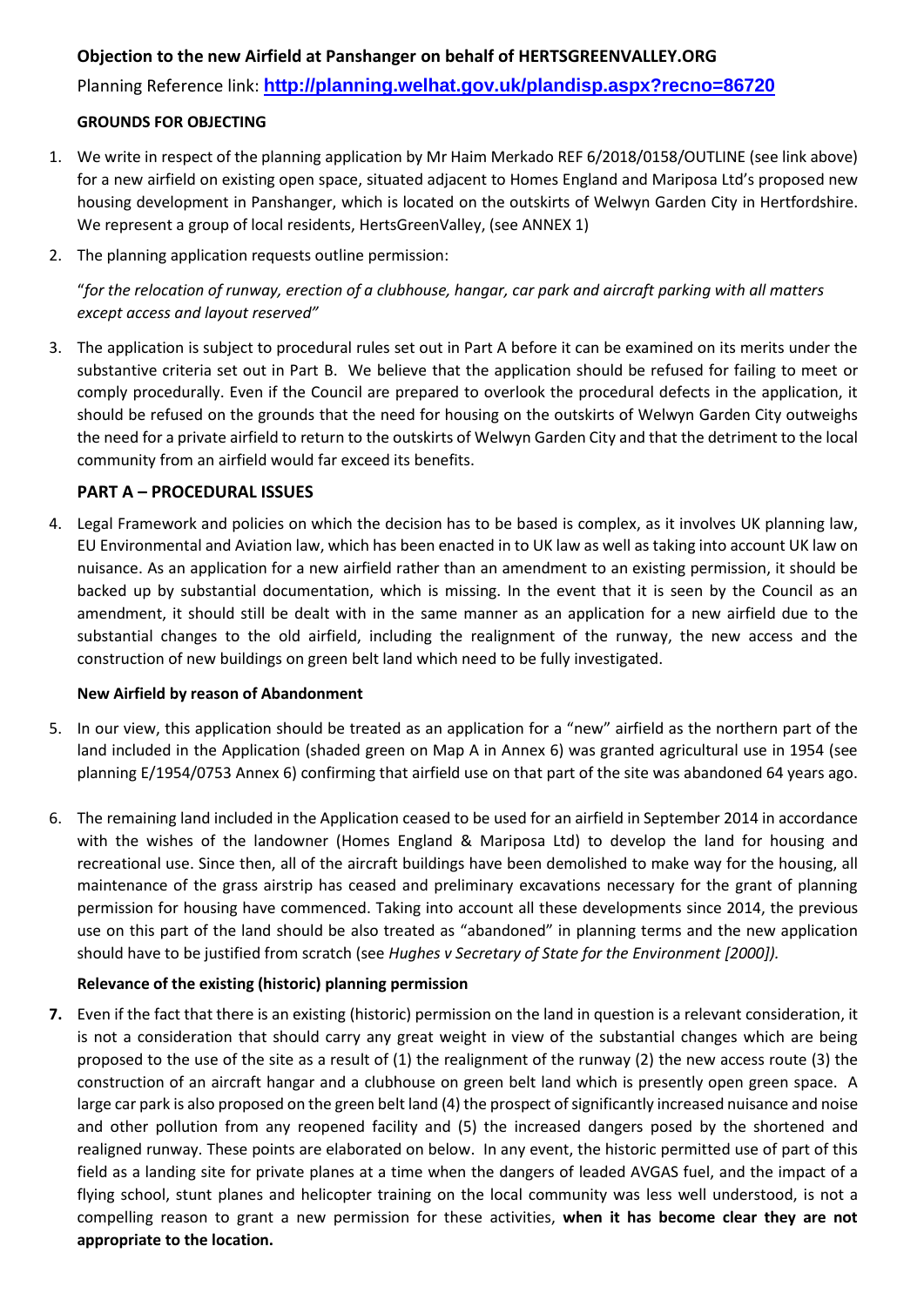**New Appraisal by reason of new material considerations arising from the realignment of the runway, the new access route, new car parking and new buildings on green belt land.**

- 8. The serious adverse consequences flowing from an airfield (which affect not only the properties mentioned but the local environment generally) are discussed in detail later under the title Substantive Issues in part B of this letter. They are as follows:
	- a) persistent invasive noise pollution
	- b) danger of a light aircraft accident
	- c) repeated invasion of privacy
	- d) persistent pervasive air pollution (including toxic lead microparticles)
	- e) economic damage to existing local businesses,
- 9. These adverse consequences are explained and evidenced in Part B of this letter. Each of these adverse consequences will be exacerbated by granting the new planning permission now sought, as explained below.

# **Increased detriment to homes, businesses and wild life sites due to new runway alignment and new access**

- 10. The proposed new airfield will have a new runway which differs from the previous runway in that it has been rotated approx. 20 degrees clockwise and shifted North by approx. 50 meters. The new alignment of the runway substantially increases the serious negative impacts of the airfield on the neighbouring properties compared to the impact of the previous alignment, as it will lead to aircraft travelling much closer to homes in the vicinity.
- 11. The new landing strip will also be very close to newly planned and existing housing on neighbouring sites and will be shorter (and therefore more dangerous) than the previous runway.
- 12. The properties worst affected by a new alignment of the runway are multiple homes at Bericot Green which will now be about 50m from the new runway, having previously had open green space of approx. 80m wide between them and the runway. There would be a much greater loss of privacy combined with dramatically higher pollution and noise levels. Furthermore, the risk of involvement in an accident significantly increased by the fact they are beside the boundary of the airfield. York Aviation's letter (see Annex 5) in support of the application states:

*"The Transitional surface will extend across land both within the aerodrome and outside of the aerodrome boundary. No fixed objects, whether buildings, trees, masts, aerial, etc can penetrate this surface, otherwise the OLS and hence aerodrome safeguarding will be compromised."* 

- 13. Warrengate Farm will be also be badly affected, not only by the realignment, but the new access which would result in them having to sharing their access with additional road traffic including not only cars and delivery vans, but also fuel tankers carrying highly flammable Avgas.
- 14. The new alignment also means that 3 homes halfway up Panshanger Lane and the Panshanger Park Forest School, run by Tarmac which is to be located close to those houses on Panshanger Park, would be much closer to the flightpath when the aircraft are at low altitude during their approach or following take-off, so that they too will suffer a worse impact from the risk of an accident, noise, air pollution and loss of privacy than from the previous runway alignment. The same is true for the homes in Birch Green and Hertingfordbury Cowper primary school which is now directly in line with the runway. Similarly, at the same distance but in the opposite direction the homes on north side of the B1000 just after the Moneyhole Lane access, the multiple homes at Archer's Green and Tewin Water will also be worse affected by the new alignment
- 15. In addition to the blight for the reasons already specified, there could be economic loss to a number of successful businesses near the new flight path due to the realignment of the runway. These would include Mimram Kennels and Tewin Bury Farm Hotel on the B1000, Cole Green Plant Nursery and The Aquatic Warehouse next door, as well as Rochford's Plant Nursery and Cowper Arms Pub & Restaurant in Letty Green. These are all likely to be badly affected due to the new alignment and therefore more likely to suffer adverse economic circumstances. Over 120 Tewin Bury Farm Hotel guests have signed a petition against the proposed airfield (see Annex 3).
- 16. In front of the TBF hotel is a nature reserve, one of over 300 protected wildlife sites many with SSSI status within a 5-mile radius of the new airfield (see Annex 2). The realignment of the runway puts the River Mimram and the wildlife sites along it at significantly greater risk of pollution.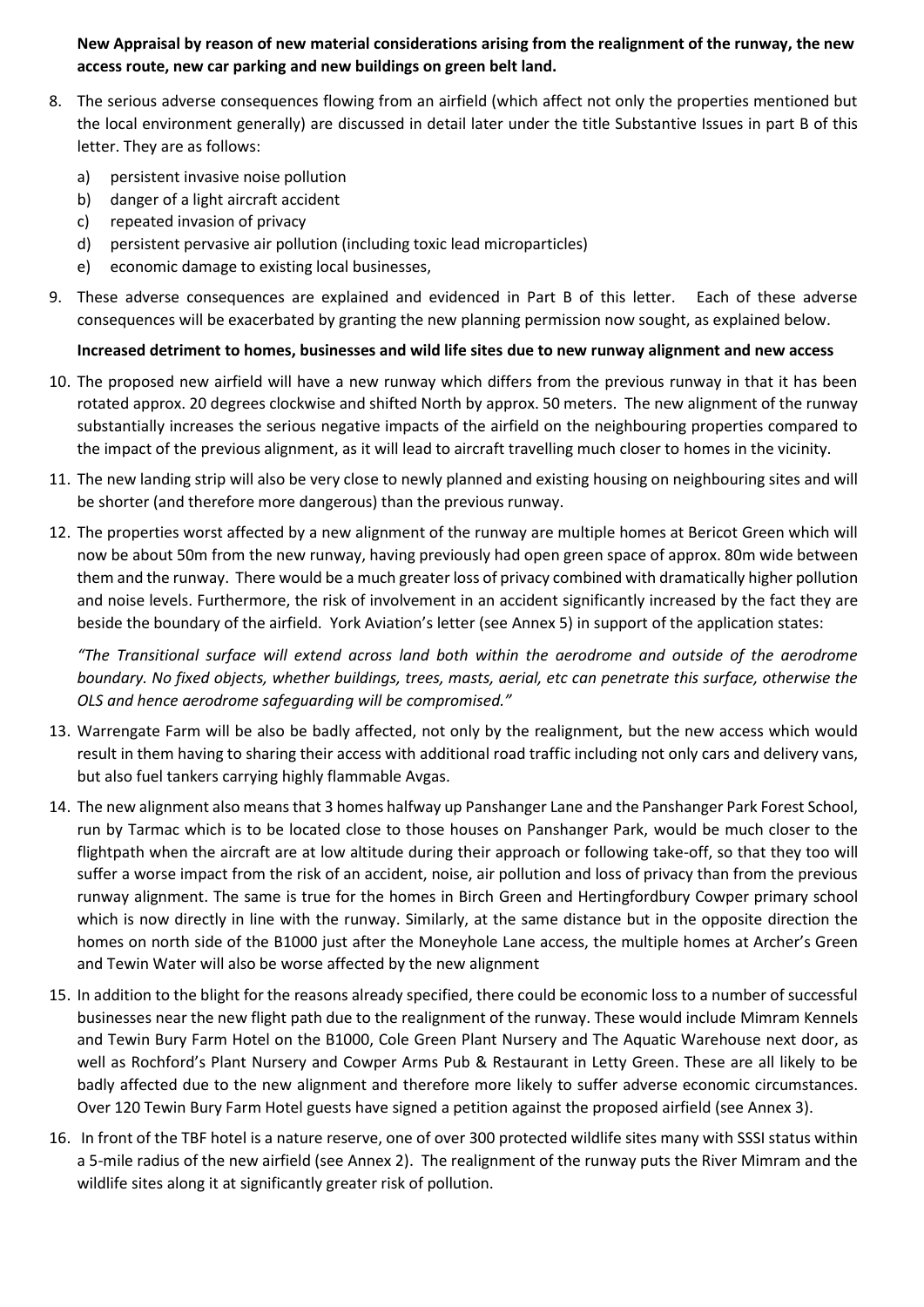### **New Highways Appraisal required to investigate the safety of the new Access**

- 17. The new access is a narrow lane off the B1000, a busy B-road where the speed limit at that point is 60mph. There are several other junctions and a lay-by in the vicinity of the access road which would complicate traffic movements in the area. There is no space to create a safe waiting place for vehicles travelling from the East and wanting to turn into the lane but having to wait for oncoming traffic to pass. Similarly, there is no space to create a splay for vehicles from the West to slow down to safe speed to enter the lane. The sort of roadworks required to make the access safe would probably require something similar to that 500 yards up the road where Herns Lane meets the B1000. (see Annex 7 photos of Herns Lane & Moneyhole Lane Junctions)
- 18. At present, Moneyhole Lane does not go as far as the proposed site and so would require extensive building work in green belt land to be carried out to extend it to provide the necessary access. It is also quite a steeply inclining road which may pose extra risks which need to be addressed.

# **Loss of openness on Green Belt Land**

- 19. The application also involves the construction of new buildings on green belt land, which was not the case under the pre-existing permission. The large new clubhouse and even larger aircraft hangar are sited on green belt land close to the boundary of the airfield. There will also have to be a re-fuelling station at least 25 feet from the hangar and a place for de-icing the planes which is not mentioned on the site plan. Both risk spills of chemicals that would contaminate the land and the ground water.
- 20. Many people who choose to live on the edge of a town do so in order that they have a sense of freedom and can be near an open green space. However, living along the boundary of the airfield means that they would be fenced in by a large boundary fence. Also, the existing footpath may have to be relocated as safety reasons any new airfield would probably need to be properly ring fenced in accordance with CAA guidelines and that would in effect create an impregnable boundary inaccessible to pedestrians, leaving residents feeling imprisoned.
- 21. The former airfield site nearby was used by around 20 airplanes, microlites and helicopters. These often need storing in large unsightly hangars. The boundary, as explained above, needs to be secure so rather than the houses overlooking an open green public multi-use space it will be heavily fenced off from public use and populated with unsightly aircraft hangars.

# **Land sterilisation- the relevance of the fact that the applicant does not own the land**

22. The fact that the applicant does not own the land over which an application is made if not, of itself*,* a reason for refusing a planning application. However, in this case it is relevant to note not only that the land required for the proposed airfield is owned by 3 different owners unconnected to the applicant, but also that all three owners have made it clear that they oppose the airfield and have no intention of selling their land (or in the case of Warrengate Farm) permitting access over their land, to facilitate any development as an airfield. Accordingly, the effect of granting permission will simply be to "sterilise" the use of land which could otherwise be made available for much needed housing and associated facilities in the area (which has been planned for the last 25 years). This would be wrong in principle and is a compelling reason, of itself, for refusing the application.

### **The emerging plan, and prematurity**

23. The Council must deal with the planning application in accordance with section 70(2) of the Town and Country Planning Act 1990 which provides that: *"In dealing with an application for planning permission… the authority shall regard to the provisions of the* 

*development plan, so far as material to the application, and to any other material considerations."* 

- 24. A new local plan has been submitted by the Council and is presently subject to examination by an Inspector whose enquiries are at an advanced stage. It is well established that policies in an "emerging local plan" such as exists here may be taken into account especially when it is at an advanced stage.
- 25. The emerging Local plan contains a new policy directly related to this land (Policy SP18). It presently provides for a strategic allocation for 650 new homes, instead of potentially 750 or more, so that a portion of the land could be used for an airfield. However, the portion of land allocated in the Emerging plan is insufficient to meet CAA regulations for an airfield for the use intended by the applicant and so does not correspond with the much larger area for the airfield shown in this application. In order to accommodate the new airfield, the emerging plan would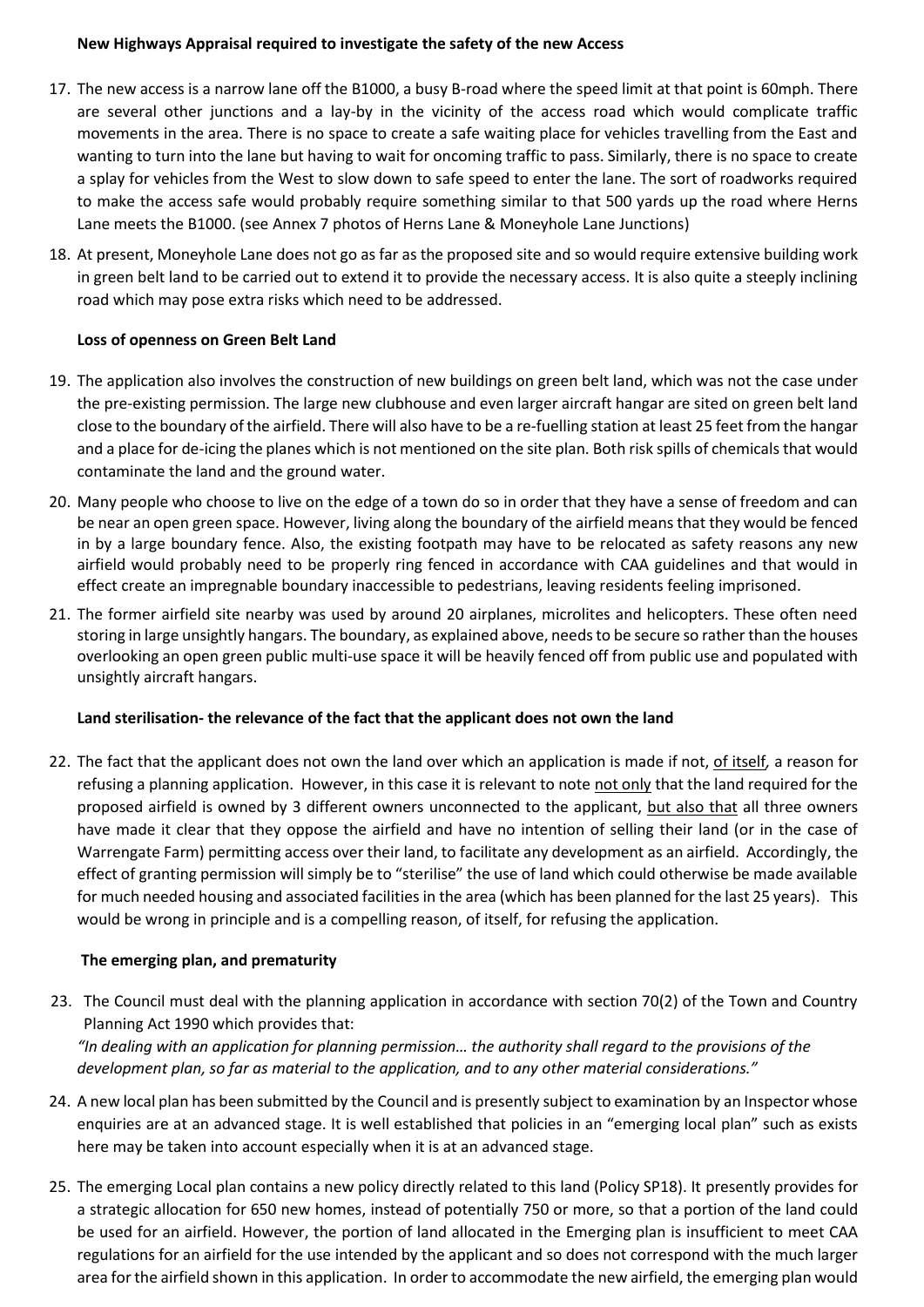have to further substantially reduce the number of homes (far below 650) which could be built by Mariposa and Homes England on their land.

- 26. Aside from the issue of land sterilisation discussed above, if this application is granted it would also pre-empt the Inspector's decision as to whether the need for housing or the need for an airfield should take precedence in the new Local Plan despite the land having been reserved for housing since 1993 and having been safeguarded for housing as "an Area of Special Restraint" under the 2005 Local Plan. The proposed use of the land for an airfield is incompatible with adjacent use for housing due to the serious adverse effects already mention above and explained in detail below. Moreover, it would be incompatible with the hopes for some alternative sporting or leisure facilities that the Community is presently lacking on any remaining land available for recreational use in conjunction with the housing use.
- 27. Consequently, this application should be refused on the grounds of "prematurity" having regard to the policy guidance in Planning Practice Guidance (2014) as follows:

**"***arguments that an application is premature are unlikely to justify a refusal of planning permission other than where it is clear that the adverse impacts of granting permission would significantly and demonstrably outweigh the benefits, taking the policies in the Framework and any other material considerations into account" Such circumstances are "likely, but not exclusively to be limited to situations where both* 

- *a) the development is so substantial, or its cumulative effect would be so significant, that to grant permission would undermine the plan-making process by pre-determining decisions about the scale, location or phasing of new development that are central to an emerging Local Plan or Neighbourhood Planning, and*
- b) *the emerging plan is at an advanced stage but is not yet finally part of the development plan for the area" (see Encyclopaedia of Planning Law and Practice P.70.09)"*

### **Local Planning Policy**

28. Pending the adoption of a new Local Plan many policies under the 2005 Local Plan were saved. These included "Policies for Rural Areas" which under s15.51 deals with "Noisy Recreational Activities". It states:

*"The siting of such uses is very sensitive because of the environmental problems they can create, including damage to the landscape, natural habitats, and noise problems…"*

29. The relevant saved policy under the 2005 Local Plan is **Policy RA23 – Motor sports and Other Noisy Recreational Activities** states:

*"Planning permission will only be granted for…. other noisy or intrusive recreational activities where all of the following criteria can be met:*

- *(i) The activity will not harm the amenity of any residential property;*
- *(ii) The activity will not prejudice the functioning of any agricultural enterprise;*
- *(iii) The activity will not have an adverse effect on the appearance and character of the local rural area including its environmental assets, landscape qualities and historical interest;*
- *(iv) The activity will not harm the amenity value of the area for informal recreation*
- *(v) The activity will not harm the biodiversity of the area;*
- *(vi) It will not generate demand for any new buildings; and*
- *(vii) It is in accordance with Policy RA28 New Development using Rural Roads and will not prejudice safety and convenience of road, bridleway and footpath users."*
- 30. Policy RA23 (Protection of rural areas) applies to this application because the proposed new airfield is in a rural location at the end of a farm track (which would require extending and upgrading) despite being so close to Panshanger and will have a major impact on many neighbouring rural communities (Marden Hill, Tewin, Digswell, Bramfield, Cole Green, Letty Green, Birch Green East End Green and Essendon) in addition to the suburban area of Panshanger.
- 31. By reason of the danger of a light aircraft accident, persistent invasive noise, repeated invasion of privacy and persistent pervasive air pollution, the impact of which are all dealt with in detail later on in this letter, the application is contrary to RA23 because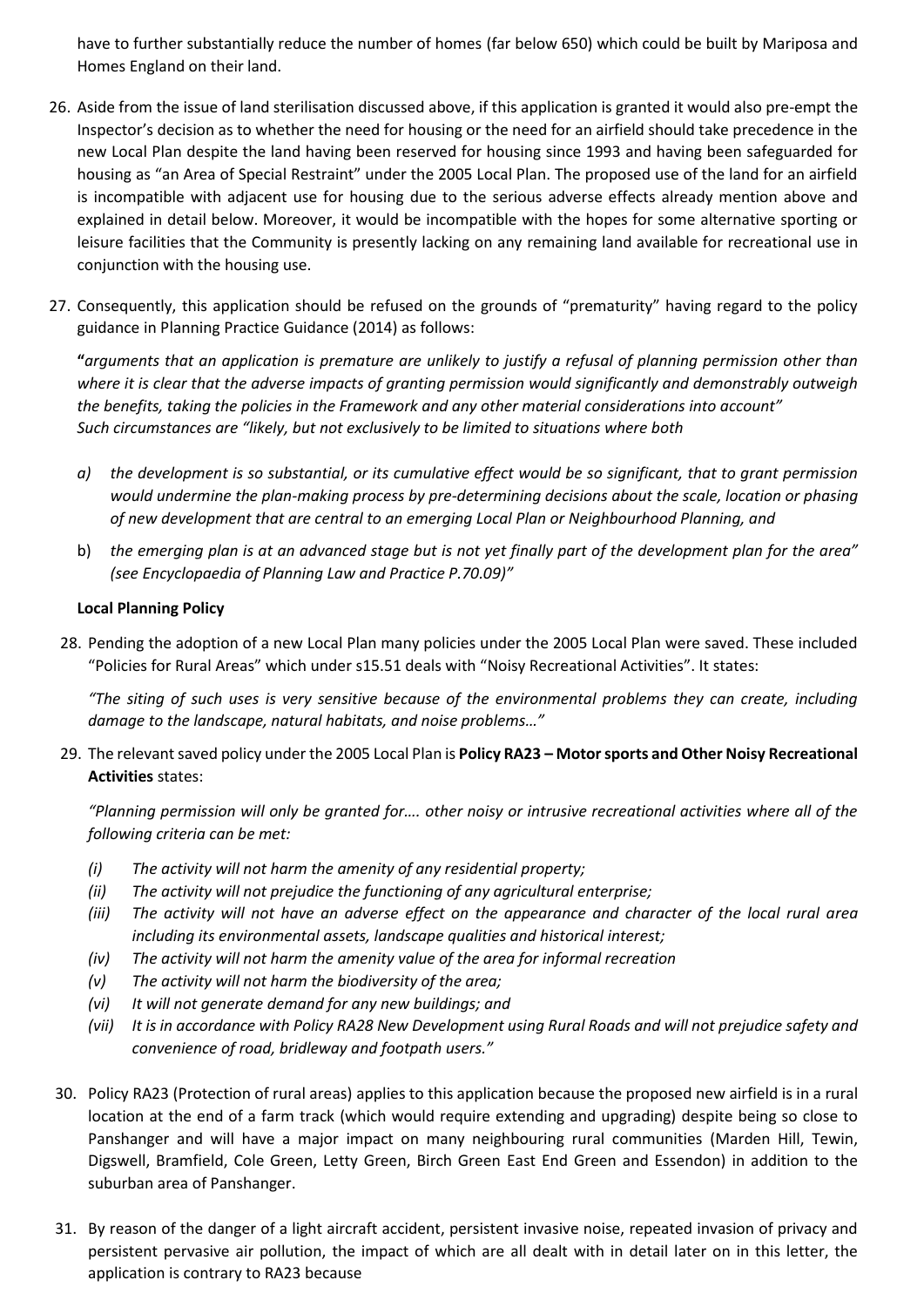- a. It will harm the amenity of hundreds of existing rural residential properties including, but not limited to:
	- i. several rural residences within 200 yds of the proposed airfield at Bericot Green and Warrengate Farm;
	- ii. several rural residences within 600m of the proposed airfield on Panshanger Lane and Archers Green;
	- iii. many more rural residences within 1 mile including the multiple and shared residences at Marden Hill and Tewin Water;
	- iv. many hundreds of rural residences within 2 miles in the villages of Cole Green, Letty Green, Birch Green, Tewin, Bramfield, Digswell, East End Green and Essendon,
- b. It will harm the amenity of the many 100s of new residential properties in Panshanger immediately adjacent to the other side of the proposed airfield;
- c. It may prejudice the functioning of arable and livestock agriculture presently carried out on the fields around Money Hole Lane and the B1000;
- d. It may have an adverse effect on the environment especially the several local wildlife sites within 1 mile of the proposed airfield including Henry Wood and the Mimram valley;
- e. It will harm the amenity value of the area for informal recreation; and
- f. It will harm biodiversity in the locality;
- 32. It further contravenes RA 23 because it involves the demand for new buildings in a rural environment, including a substantial new club house and an even more substantial new aircraft hangar.
- 33. The new airfield will be in the countryside accessed off a country lane (Money Hole Lane) from the B1000 (between two curves in the road) requiring traffic for the airfield to pass Warrengate Farm and up what is presently a farm track to the ridge of the hill. Consequently, the new airfield on this site would also be contrary to RA23 because it will prejudice the safety of the users of the footpath near Money Hole Lane and road users on the B1000 because the junction between Money Hole Lane and the B1000 is unsuitable for large amounts of traffic due to the curved nature of the B1000 at that point. The interference with the footpath is also contrary to RA25 (Public Rights of Way) which states:

"Planning permission will not be granted for development in the countryside which adversely affects the convenience*, safety, setting and amenity of an existing definitive public right of way."*

# **National policy planning framework**

- 34. Most importantly, the application must be decided in a manner which is consistent with the National Planning Policy Framework (NPPF). NPPF 33 provides that an application for an airfield is subject to the NPPF as well as the UK Aviation Framework. For the reasons explained in detail below regarding the danger, noise, loss of privacy, pollution and loss to our local economy which a new airfield in the proposed location would bring, the grant of this application would be contrary to the following paragraphs of the NPPF:
	- *a) NPPF 9 "improving the conditions in which people live, work, travel and take leisure"*
	- *b) NPPF 17 "finding ways to enhance and improve the places in which people live their lives"*
	- *c) NPPF 28 "Supporting a prosperous rural economy" e.g. "…support sustainable rural tourism and leisure developments that benefit businesses in rural areas, communities and visitors, and which respect the character of the countryside"*
	- *d) NPPF 70 "deliver the social, recreational and cultural facilities and services the community needs" and "ensure an integrated approach to considering the location of housing, economic uses and community facilities and services"*
	- *e) NPPF 74 "Existing Open space…and land… should not be built on unless*
		- **-** *An assessment has been undertaken which has clearly shown the open space or land to be surplus to requirements; or*
		- **-** *The loss resulting from the proposed development would be replaced by equivalent or better provision in terms of quality and quantity in a suitable location; or*
		- **-** *The development is for alternative sports and recreational provision, the needs for which clearly outweigh the loss.*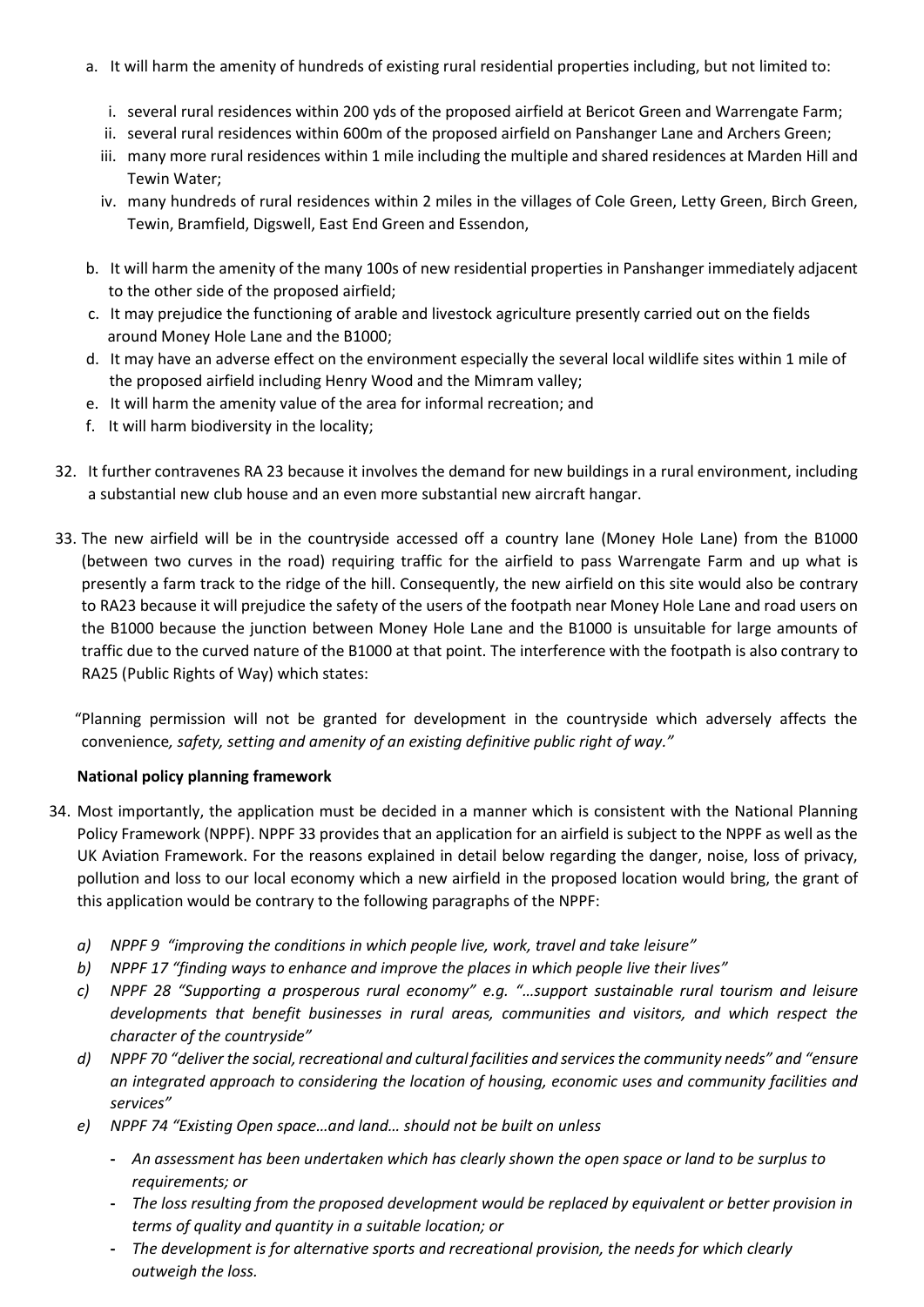- *f) NPPF 109 "The Planning system should contribute to and enhance the natural and local environment by:*
	- **-** *Protecting and enhancing valued landscapes, geological conservation interests and soils;*
	- **-** *Recognising the wider benefits of ecosystems services;*
	- **-** *Minimising impacts on biodiversity…..contributing to the Government's commitment to halt the overall decline in biodiversity;*
	- **-** *Preventing…development from contributing to or being put at unacceptable risk from, or being adversely affected by unacceptable levels of soil, air, water or noise pollution*
	- **-** *Remediating and mitigating…contaminated… land..*
- *g) NPPF 110 "In preparing plans to meet the development needs, the aim should be to minimise pollution and other adverse effects on the local and natural environment."*
- *h) NPPF 118 "… planning should be refused for development resulting in the …deterioration of irreplaceable habitats including ancient woodland…unless the need for and benefits of the development in that location clearly outweigh the loss."*
- *i) NPPF 120 "To prevent unacceptable risks of pollution….planning policies and decisions should ensure that new development is appropriate for its location. The effects (including cumulative effects) of pollution on health, natural environment or general amenity…should be taken into account*
- 35. At the hearing last month, the Inspector considered the question:

"Is the permanent loss of Panshanger airfield contrary to national policy, in particular paragraphs 28, 70 and 74 *of the National Planning Policy Framework?"*

- 36. In our view, the permanent loss of an airfield at Panshanger is not contrary to those paras of NPPF. Firstly, the Applicant has provided no business plan for how the airfield would support the local economy as required for support under para 28. Secondly, his evidence that in accordance with para 70 the community needs an airfield in this location is severely undermined by our evidence of the plentiful alternatives within 35 miles. Thirdly, given there is only a minimal need for an airfield in this location (if any), it cannot outweigh the loss of this land for over 650 homes which would justify the application of para 74.
- 37. We strongly believe that use of the land for the proposed new airfield adjacent to existing and proposed new homes is inappropriate. The appropriate use for this land given its proximity to existing infrastructure would be to provide up to 1000 new homes, a new primary school and new community sports facilities which are desperately needed in the area and would help develop a sense of community in the area as well as boosting the local economy in line with integral approach recommended in **NPPF 70** (see above) and:-

**[https://www.thetimes.co.uk/article/sajid-javid-to-crack-down-on-nimby-councils-that-refuse-to-build-homes](https://www.thetimes.co.uk/article/sajid-javid-to-crack-down-on-nimby-councils-that-refuse-to-build-homes-llfsd6wmm?shareToken=078eb4912a9b7c2c511482b6640adcb8)[llfsd6wmm?shareToken=078eb4912a9b7c2c511482b6640adcb8](https://www.thetimes.co.uk/article/sajid-javid-to-crack-down-on-nimby-councils-that-refuse-to-build-homes-llfsd6wmm?shareToken=078eb4912a9b7c2c511482b6640adcb8)**

### **Application of EU Directive and the need for an Environment Impact Assessment**

38. Furthermore, the existence of previous planning permission for an airfield (which was not subject to EU law) does not exempt the present application from complying with EU Law. Consequently, we believe that an Environmental Impact Assessment would be required to meet the UK and EU legal regulations under the Directive, in particular SI Town & Country Planning (Environmental Impact assessment) Regulations 2017.

**[https://www.gov.uk/government/uploads/system/uploads/attachment\\_data/file/297106/geho0411btsc-e-e.pdf](https://www.gov.uk/government/uploads/system/uploads/attachment_data/file/297106/geho0411btsc-e-e.pdf)**

### **UK Aviation law precedence over UK Nuisance Law**

- 39. Finally, the UK Aviation policy on land-use planning states as follows:
	- 3.2 That planning policies and decisions should aim to avoid a situation where noise gives rise to significant adverse impacts on health and quality of life as a result of a new development, and to mitigate and reduce to a minimum other adverse impact on health and quality of life arising from noise from the new development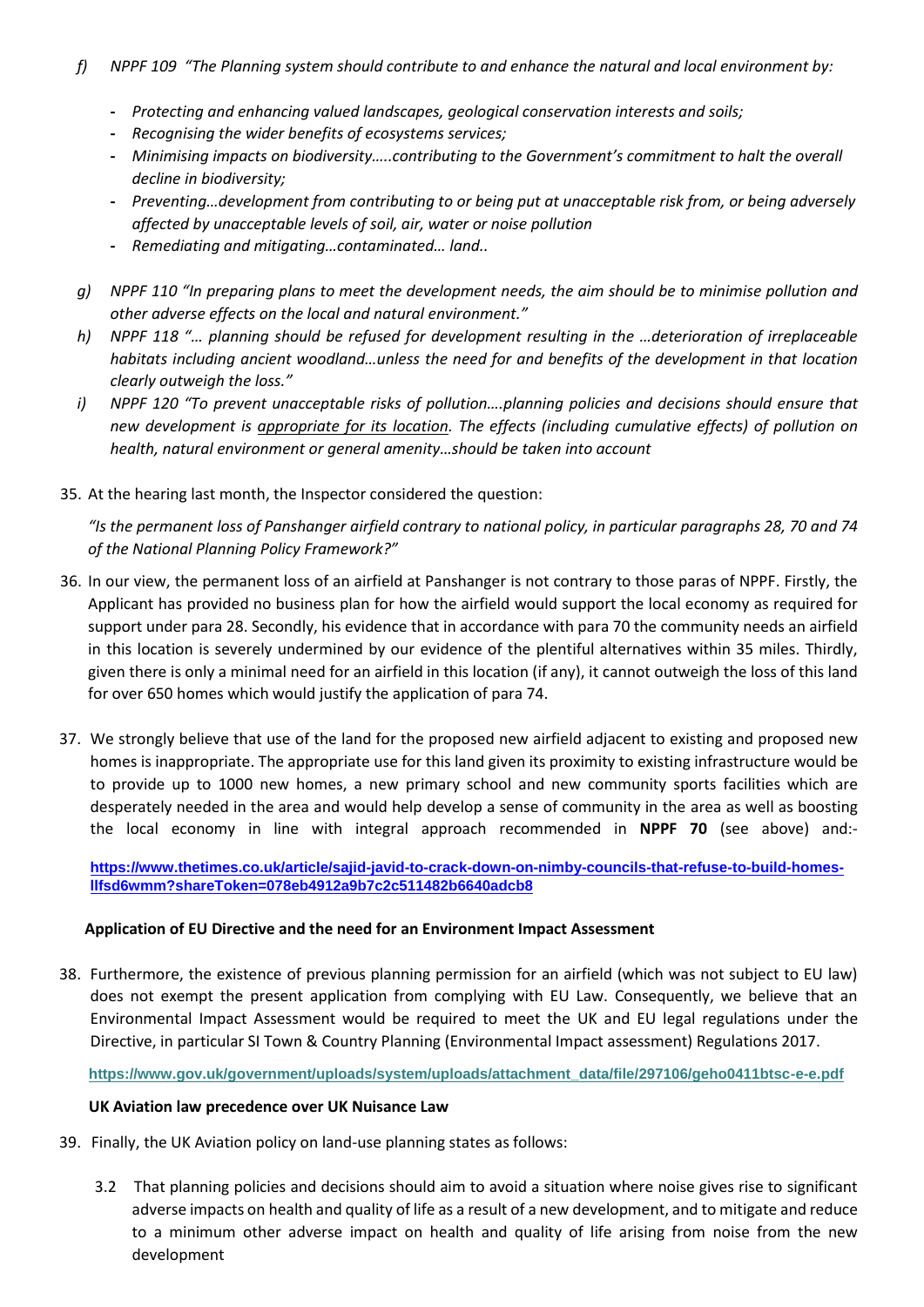- 3.21 The NPPF expects local planning policies and decisions to ensure that new development is appropriate for its location and the effects of pollution – including noise – on health, the natural environment or general amenity are taken into account."
- 40. This is very important because once an airfield has permission, local residents lose their legal rights to complain about noise nuisance because s79(6) of the Environmental Protection Act 1990 specifically excludes aircraft noise.

# **PART B – THE ADVERSE CONSEQUENCES OF THE AIRFIELD AND THE LACK OF ANY CORRESPONDING LOCAL BENEFIT**

# **IMPACT OF NOISE POLLUTION & LACK OF PRIVACY NPPF para 9, 17, 109, 115 & 118 AND THE PROPOSED EXPANDED USE OF THE AIRFIELD**

- 41. The noise from a small propeller plane taking off is around 95 decibels and still 88dB when at flyover at 1000ft. These levels of noise severely impact on conversation so that families with gardens adjacent to the airfield would be deprived of their right to a peaceful environment and windows would have to be kept shut to be able to have a conversation (60 dB – half as loud as TV) inside or listen to music/TV (70 dB) etc. Once it gets above that level it can make concentration difficult and interfere with important mental tasks such as learning, reviewing documents, doing maths etc.
- 42. Noise is a health hazard and seriously impacts on the enjoyment of residential space. The US Federal Aviation Agency says that a maximum day-night average of 65Db is incompatible with residential communities *(see "Noise monitoring" Massport. Retrieved January 2014*). If you experience a noise over 84 dB for long periods of time it may cause permanent deafness called Noise Induced Deafness. Whether NIHL occurs will depend on the noise level (loudness) and overall length of time exposed to it. Damage is possible from 8 hours of exposure onwards (*see [www.industrialnoisecontrol.](http://www.industrialnoisecontrol.com/)com*)
- 43. The decibel scale is not linear. As a result, a 90dB sound is twice as loud as 80Db and 80dB is twice as loud as 70dB. OHSA (the Occupational Safety and Health Administration) says that to prevent NIHL in an environment where the average noise level over time is measured over 84dB employees must be offered hearing protection and a hearing test program implemented. The cumulative adverse effects of noise on mental and physical health are well documented – see link below **[http://www.aef.org.uk/uploads/Aircraft-Noise-and-Public-Health-the-evidence-is-loud-and-clear-final](http://www.aef.org.uk/uploads/Aircraft-Noise-and-Public-Health-the-evidence-is-loud-and-clear-final-reportONLINE.pdf)[reportONLINE.pdf](http://www.aef.org.uk/uploads/Aircraft-Noise-and-Public-Health-the-evidence-is-loud-and-clear-final-reportONLINE.pdf)**
- 44. In addition to NIHL, elevated noise levels can cause hypertension, ischemic heart disease, annoyance, sleep disturbance, decreased school performance, stimulate aggression and other anti-social behaviour (*see Kryter KD (1994) The Handbook of hearing and the effects of noise; physiology, psychology and public health. Boston Academic Press ISBN0-12-427455-2*)
- 45. The noise from an aerobatics or stunt planes (which were in the past flown frequently from and above the old airfield) is even greater because of the powerful engine required to do stunts. The noise of a stunt plane would therefore travel further and impinge on even more homes in Panshanger, forcing even more residents to keep their windows shut. There is a European campaign to control the noise of light aircraft especially aerobatics but so far, the European Commission has not acted. (see **<http://www.aef.org.uk/downloads/GApullout.pdf> and**  www.chem.purdue.edu/chemsafety/Training/PPETrain/dblevels.htm
- 46. The pilots, their passengers and the airfield employees will wear ear defenders but members of the public in housing hard up against the airfield should not have to do the same. A study comparing the effect of aircraft noise to the effect of alcohol on cognitive performance found that simulated aircraft noise at just 65db had the effect on a person's ability to recall auditory information as a Blood Alcohol Concentration of 0.10 (*see Molesworth BR, Burgess M, Gunnell B, 2013 Using the effect of alcohol as a comparison to illustrate the detrimental effects of noise on performance Noise & Health 15, 367-373*) This is double the legal BAC limit in many countries, including Australia.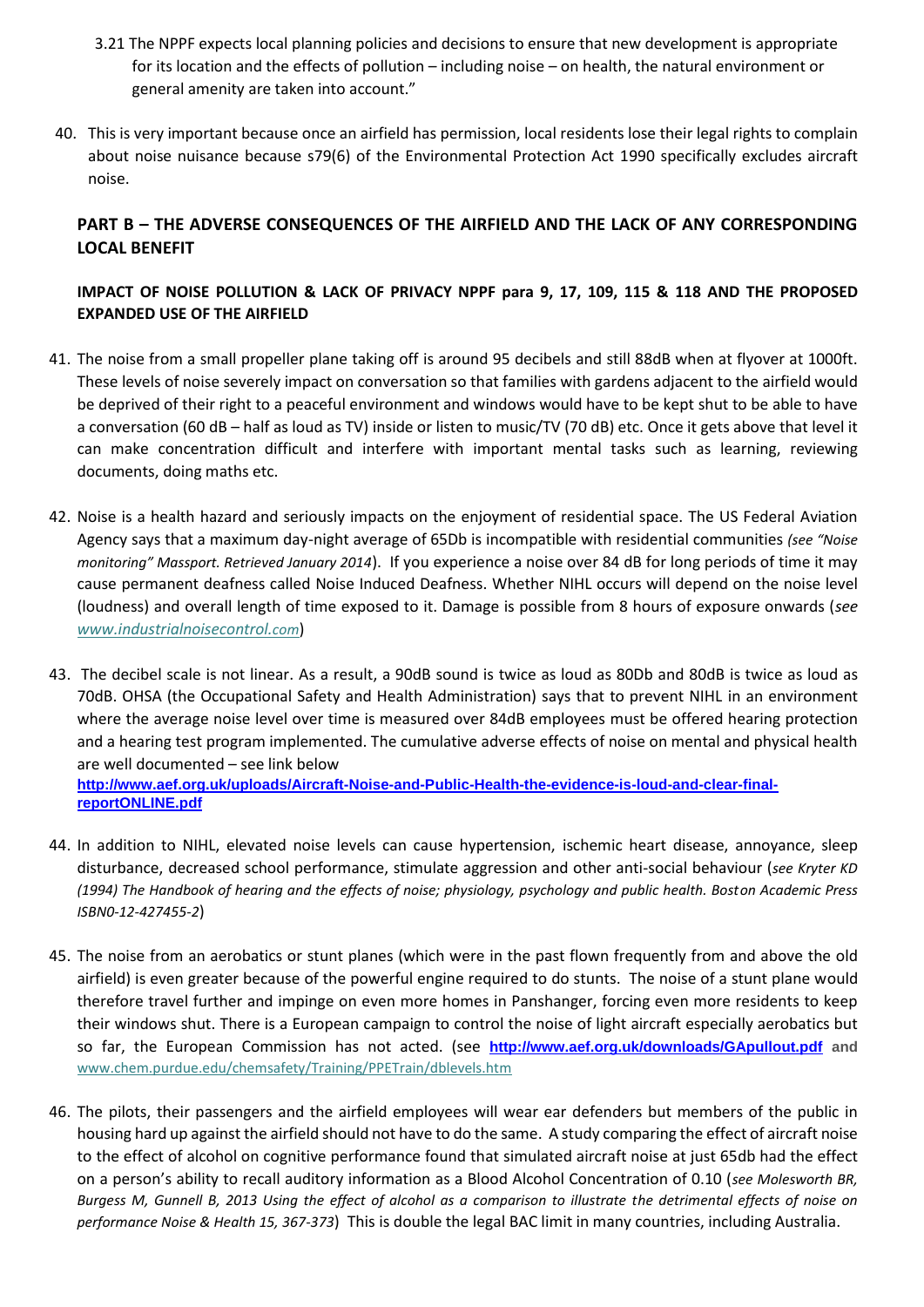- 47. Helicopters (which it is also proposed to fly from the proposed new airfield) are much worse still, being louder by up to 105 Db at 100ft (more noise than a jackhammer!) and because pulsating or beating noises tend to be more annoying. The propeller motion of the main rotor blades generates both "blade slap" (technically referred to as Blade Vortex Interaction BVI) resulting from the interaction of the main rotor blade and previously shed tip vortices as well as High-Speed Impulsive noise when moving forwards. This is then combined with the tail-rotor noise at a different frequency which happens to be at the level to which human ears are most sensitive (*see aviationweek.com/bac/managing-helicopter-noise*).
- 48. Consequently, the Effective Perceived Noise Level (EPNL) generated by a 6 berth Bell 412HP helicopter is 93.4 EPNdB which is the equivalent of a Boeing 777 taking off. Helicopter training requires a person to do 52 hours of practice take off and landings which means that for 1 person alone to qualify there would be an hour of Boeing 777 noise at the new airfield every weekend of year for the whole of the local community! (*See nuisance case*  [www.bailii.org/ew/cases/EWCA/Civ/2017/273.html\)](http://www.bailii.org/ew/cases/EWCA/Civ/2017/273.html)
- 49. Despite the fact that a helicopter has the potential to cause considerable noise and annoyance to neighbours, wildlife and animals, "in many areas of their operation, helicopters are currently under-regulated with inadequate safeguards or consultation for members of the public affected by their operations." (*See October 2011 Response to Dept of Transport Scoping document by Helicopter Noise Coalition*). The British Helicopter association advises users "always to avoid populated areas". (*See also DEFRA NANR 235 Research into the Improvement of Management of Helicopter Noise. See also London Assembly paper "London in a Spin – A Review of Helicopter noise 2006*)
- 50. Sport England (App1 SASP, 25/01/18) states: "It is estimated that aircraft movements (a movement being either a take-off or landing) at this site number **approximately 5,500 per year**; the vast majority of these being sports and recreational aviation flights". Our view is that this is an underestimate. A typical flying lesson involves repeated take-off and landing manoeuvres over an hour-long period and during busy periods with more than one lesson underway with other flyers, our experience is that there could be a landing and take-off as often as every 5 minutes, with the problem particularly bad at weekends, when most flying took place. Even if the overall figure were 5,500, most activity will be at weekends between March and September – precisely when they will cause the most impact on residents trying to socialise and enjoy their free-time in their gardens.
- 51. Being deterred from going outside and not being able to use your garden or open your windows could be potentially harmful to the residents' physical and mental wellbeing as well as adversely impacting on children's individual development if they can't play and socially interact with other children on the housing estate. Allowing the airfield in the proposed location therefore would also be contrary to **NPPF 8** which states that the planning system has "an important role in facilitating social interaction and creating healthy and inclusive communities."
- 52. Moreover, there will be many residents in Panshanger who do nightshift work (e.g. Hospital workers, Tesco and Ocado employees) whose sleep would be disturbed during the daytime by helicopters. According to a report entitled "Noise Management in Mixed-Use Urban Environments" by the NZ Planning institute "Noise has an even more serious effect when its leads to stress-related mental health decline and if the noise occurs during sleep periods then fatigue and disrupted sleep patterns can cause irritability, changes in behaviour and a reduced ability to work or perform tasks".
- 53. The use of light aircraft near built up areas is also anti-social because it allows the pilots and their passengers to intrude on private gardens, invading those families' privacy further, with the consequent adverse effects on mental and physical health.
- 54. In the circumstances, it is clear that the application should be refused as being contrary to the Government's overall policy on aviation noise which is "**to limit and where possible reduce the number of people in the UK significantly affected by aircraft noise**." (see para 3.12 UK Aviation Policy Framework).

### **IMPACT OF THE RISK POSED BY LIGHT AIR ACCIDENTS AND THE SHORTENING OF THE RUNWAY**

55. Last year there were 100 light aircraft accidents [\(www.gov.uk/government/organisations/air-accidents](http://www.gov.uk/government/organisations/air-accidents-investigation-branch)[investigation-branch](http://www.gov.uk/government/organisations/air-accidents-investigation-branch) ) There were also over 200 near-misses ("Airproxes") (See [www.airproxboard.org.uk](http://www.airproxboard.org.uk/) ). The www.pilotweb.aero site reported in February 2018 that not including 6 drone incidents, there were 15 near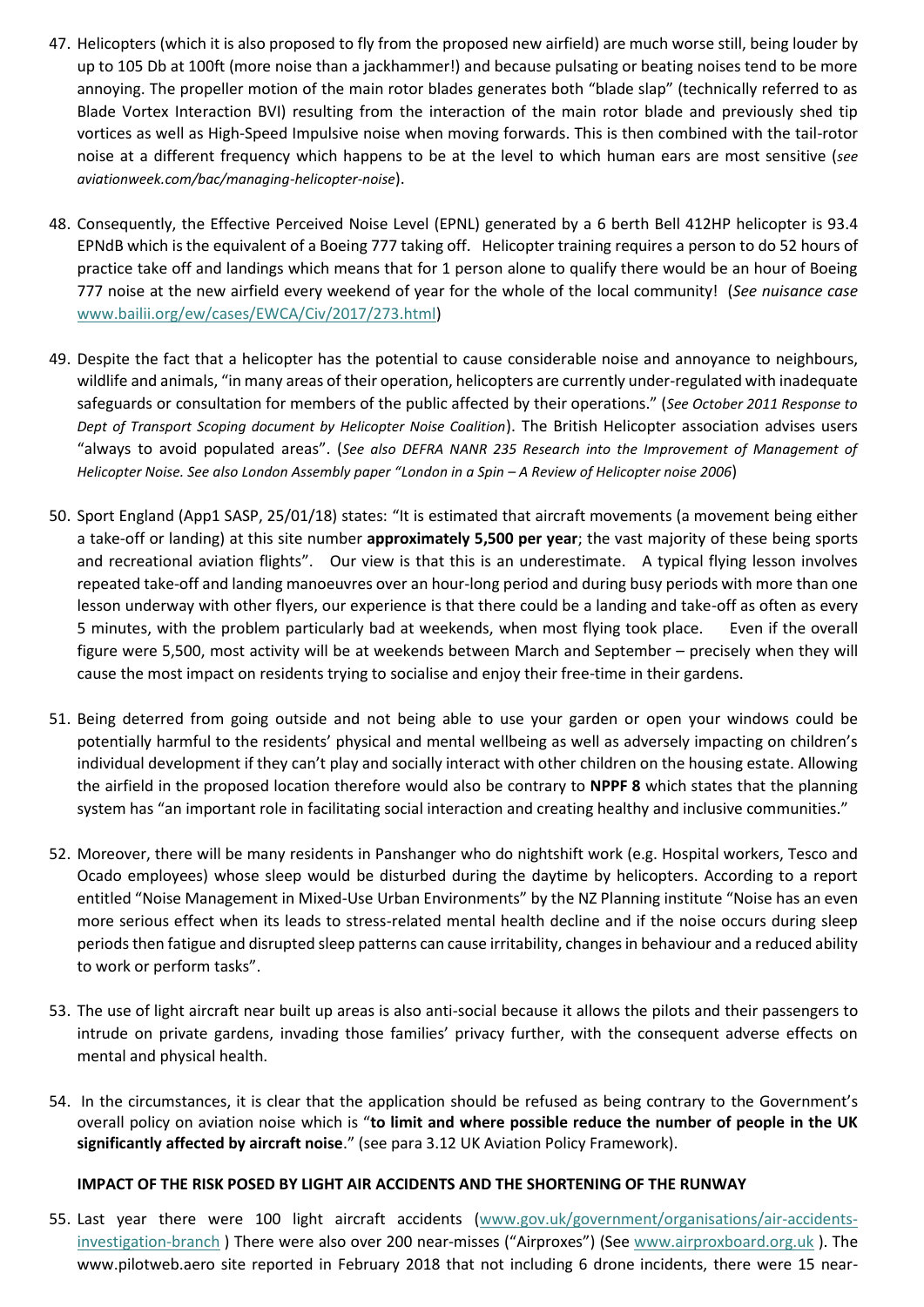misses ("Airproxes") of which 8 were assessed as having a definite risk of collision (3 category A and 5 category B). All the category A incidents and 1 of the Category Bs resulted from head-on encounters where the pilots did not effectively see each other, and none had the benefit of electronic conspicuity equipment to assist them in maintaining situational awareness. It concluded by encouraging pilots to "see whether it might be time to invest in something that may well save your life". (See [www.airproxboard.org.uk/home\)](http://www.airproxboard.org.uk/home)

- 56. Light aircraft can be fitted with early warning systems to help prevent crashes, but these are expensive and therefore very few light aircraft are fitted with them despite their importance in times of poor visibility. Aircraft do not go up in bad weather but conditions can change quickly and so aircraft can be forced to land in foggy conditions which would be far from ideal next to a housing development, especially on a grass strip with no lights.
- 57. According to European Aviation Safety Agency (working paper 18/11/12) reports, the top 5 causes of fatal accidents in light aircraft are;
	- a. Loss of control in visual meteorological conditions
	- b. Controlled flight into terrain
	- c. Low altitude aerobatics or buzzing
	- d. Loss of control in instrument meteorological conditions
	- e. Forced landing due to pilot error (most often running out if fuel)
- 58. Training inexperienced pilots near an area of residential housing is wholly inappropriate. There are families living at Bericot Green and Warrengate Farm which will be located in a very exposed position near the new proposed airstrip affected every time a plane comes to land or take-off, particularly in rain, windy conditions or when the pilot is facing directly into the sun. Even light rain can affect visibility from inside the aircraft, making it hard to judge the distance to the ground when coming into land (see AAIB 1/2018). It is important to note that most forced landings are caused by running out of fuel, so in those situations the pilot may be tempted to cut the corner or shorten their turn into the airstrip bringing him/her closer than is safe to these family residences (see *GA Roadmap safety doc*).
- 59. Furthermore, once a pilot has obtained a licence, they only have to do 2 hours a year and 1 annual proficiency test to keep that licence current, so could return almost a year later without any refresher course and fly solo again. Moreover, that pilot could be just 17 years old. However, even experienced pilots should not land for the first time at a new airfield without a having pilot with them in the cockpit who has landed at that strip before. The CAA's Safety Sense Leaflet 12 titled '*Strip Flying*' contains guidance for pilots who intend to fly to an unfamiliar airstrip. It suggests that the best way for a pilot to understand the constraints of an unfamiliar airstrip is by first visiting in the company of a pilot who has prior experience of operating from there. However, there is no enforcement procedure.
- 60. Concern for the safe landings of aircraft have also been expressed on CHIRP (a website for the confidential and independent reporting of aircraft incidents) resulting from Airfields charging multiple landing fees when a first approach to land was unsuccessful, making pilots reluctant to pull out and try again in order to avoid a second fee.
- 61. The dangers identified above have materialised in the past. Since 2010, prior to the closure of the old airfield in 2014 there were at least 2 serious incidents of aircraft crashing off the runway, one of which involved personal injury to a local resident: (see link **below).**

[http://www.whtimes.co.uk/news/loss-of-engine-power-caused-welwyn-garden-city-plane-crash-1-215271\)](http://www.whtimes.co.uk/news/loss-of-engine-power-caused-welwyn-garden-city-plane-crash-1-215271) See also Runway overshot 30-Jul-2013 an[d https://aviation-safety.net/wikibase/wiki.php?id=157871\)](https://aviation-safety.net/wikibase/wiki.php?id=157871)

- 62. Low altitude flying, aerobatics and buzzing is another cause of accidents. Families living in and around Panshanger experienced this on a regular basis over their houses when the old airfield near Panshanger was operating. Despite the families ringing the airfield to complain, there was no apology, merely a denial that the pilot had done anything wrong. We believe that personal letters of objection from those who have experienced this behaviour will bear this out.
- 63. Furthermore, the shorter the runway, the more difficult it is to land. The old airstrip at Panshanger was 875m, but the new proposed new airstrip is due to be only around 700m. In a letter to Mr Merkado from York Aviation (see Annex 5) they confirm the minimum regulatory criteria for such an airstrip should be 799m with an additional 30 m run off at each end. It must also be 18m wide with an additional 30m either side of the centre line, totalling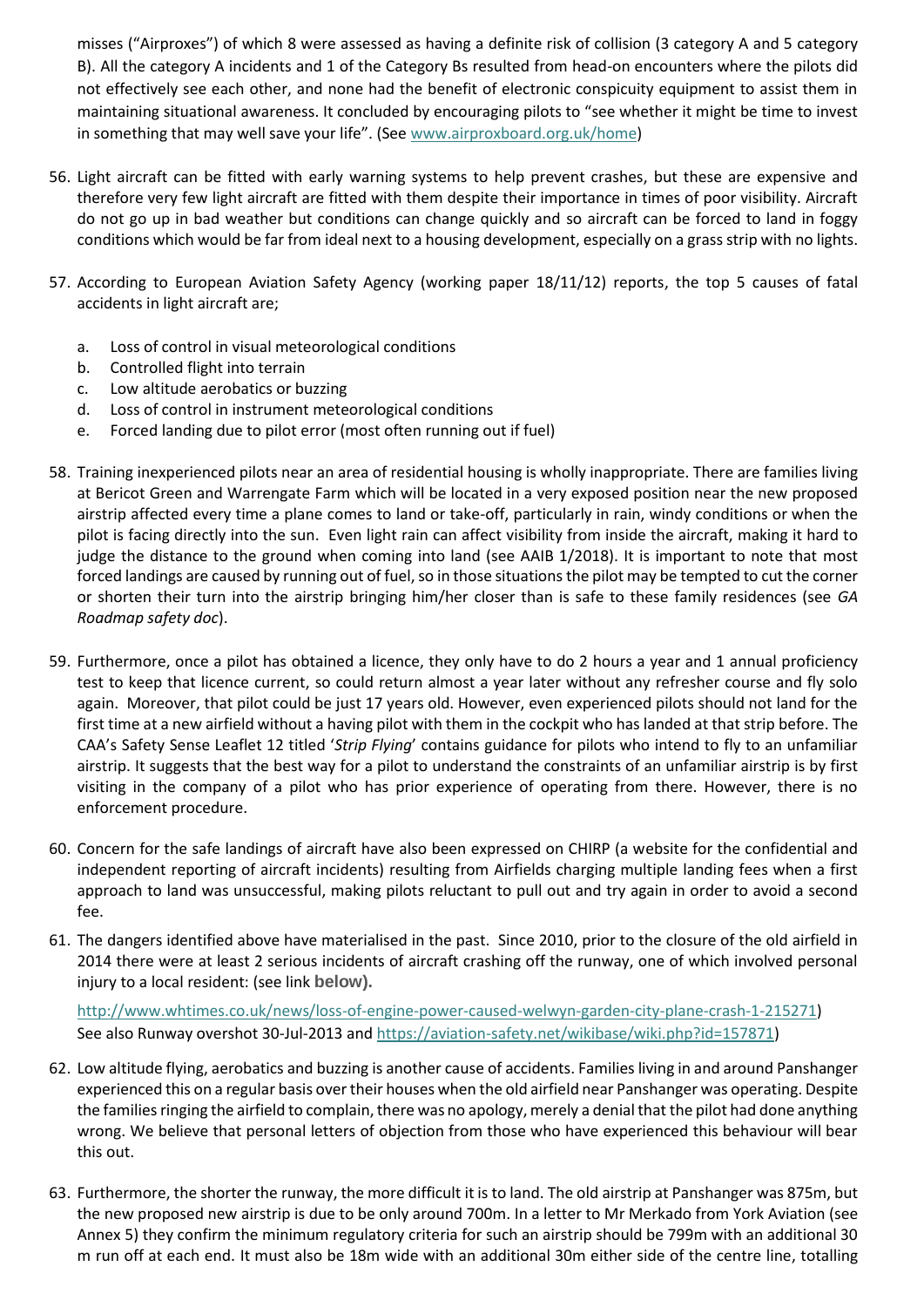859m long by 60m wide, which is far more than the site presently allows. It is worth noting that in Australia the minimum airstrip length they are prepared to use for the Flying Doctor service is 1000m.

- 64. Moreover, many of the alternative airfields listed (ANNEX 4) have runways at different angles to minimise planes having to deal with cross winds on take-off and landing (e.g. Henlow 3 strips, Sandy 2 strips). At Panshanger, the pilots will have no choice but to risk the cross winds or not fly. The narrow strip beside the new housing will leave little room for error in strong cross winds. This is particularly inappropriate given that it is to be used to train new and young pilots.
- 65. Built-up residential communities also clearly increase the risk of an accident caused by drones which have become popular recently. Increased use of drones has caused an increase in the number of incidents involving drones and aircraft (see Pilot Magazine 1/6/17). These are very popular but how would the airfield police the use of drones from the housing estate?

### **IMPACT OF AIR POLLUTION WITH HIGH LEAD CONTENT NPPF paras 9, 17, 109, 115 & 118**

- 66. Despite the introduction of an unleaded fuel called UL91 specifically designed for small light aircraft in the UK more than 5 years ago, most light aircraft in the UK and throughout Europe continue to use AVGAS 100LL which has four times more lead (0.56mg) than old four-star petrol (0.15mg) (See EASA Safety Information Bulletin 10/5/12). **As a result, private aircraft now represent the single largest source of lead emissions in the UK.**
- 67. The World Health Organisation has found that there is no safe level of lead contamination (see [www.who.int/mediacentre/factsheets/fs379/en/\)](http://www.who.int/mediacentre/factsheets/fs379/en/). Even the smallest amount can cause to damage to human physical and mental development. Lead is a well-documented cumulative neurotoxin which is stored in teeth and bones. It is particularly harmful to children because they are mentally and physically undeveloped, in particular, allowing the lead to adversely affect the development of their neural networks.

**WHO link: <http://www.who.int/mediacentre/factsheets/fs379/en/>**

- 68. It is no surprise then that lead fuel for cars was banned 18 years ago in the UK following concerns over the health effects lead in exhaust fumes were causing. All large commercial airlines have been using unleaded fuel for many years but light aircraft have escaped any such regulation.
- 69. In 2011, a study entitled "Environmental Health Perspectives" by US National Institute of Environmental Health Science (NIEHS) concluded that lead from AVGAS has a significant effect on blood lead levels of children living within 1000m of an airfield where AVGAS is used. For the record there are 5 schools within 1 km of the proposed airfield (Panshanger Primary School, Sir Frederick Osborn Secondary School, Watchlytes Primary School, Springmead Primary School and Swallow Dell Primary School), not including the new primary school Mariposa is expected to build adjacent to the proposed new airfield**. This makes the site wholly inappropriate for an airfield where AVGAS is used**. The younger the children the more at risk they are and all but one of these are primary schools, some with nursery schools attached.
- 70. This research backed up a 2008 nationwide study by investigators with the US National Oceanic and Atmospheric Administration also showed that unlike other aerosols, airborne lead particles spike on weekends, probably because of recreational flights. Gradually, small aircraft's pollution was becoming more widely recognized.

### **[http://m.huffingtonpost.co.uk/entry/lead-fuel-airplanes\\_n\\_5213153](http://m.huffingtonpost.co.uk/entry/lead-fuel-airplanes_n_5213153)**

- 71. In 2016 ThinkProgress a US news website for Policy research and Advocacy, published an article entitled "*The forgotten source of lead that stills spewing into our air*". In the article, they interviewed a Paediatrician working with children living near a small airfield training pilots. He discovered that 75% of his child patients had elevated blood lead levels and 10-15% suffered with ADHD. His findings echoed the study in 2011 by Marie Miranda, now Dean of the University of Michigan School for Resources and Environment which showed that children living within 500m of an airfield had 4% higher blood lead levels than children living more than 2km away.
- 72. In the highly regarded Scientific American Journal an article was published entitled "*Does the Continued use of Lead in Aviation Fuel Endanger Public health and the Environment?*" It found that the adverse health effects of repeated exposure to lead included damage to the central nervous system, kidneys and red blood cells as well as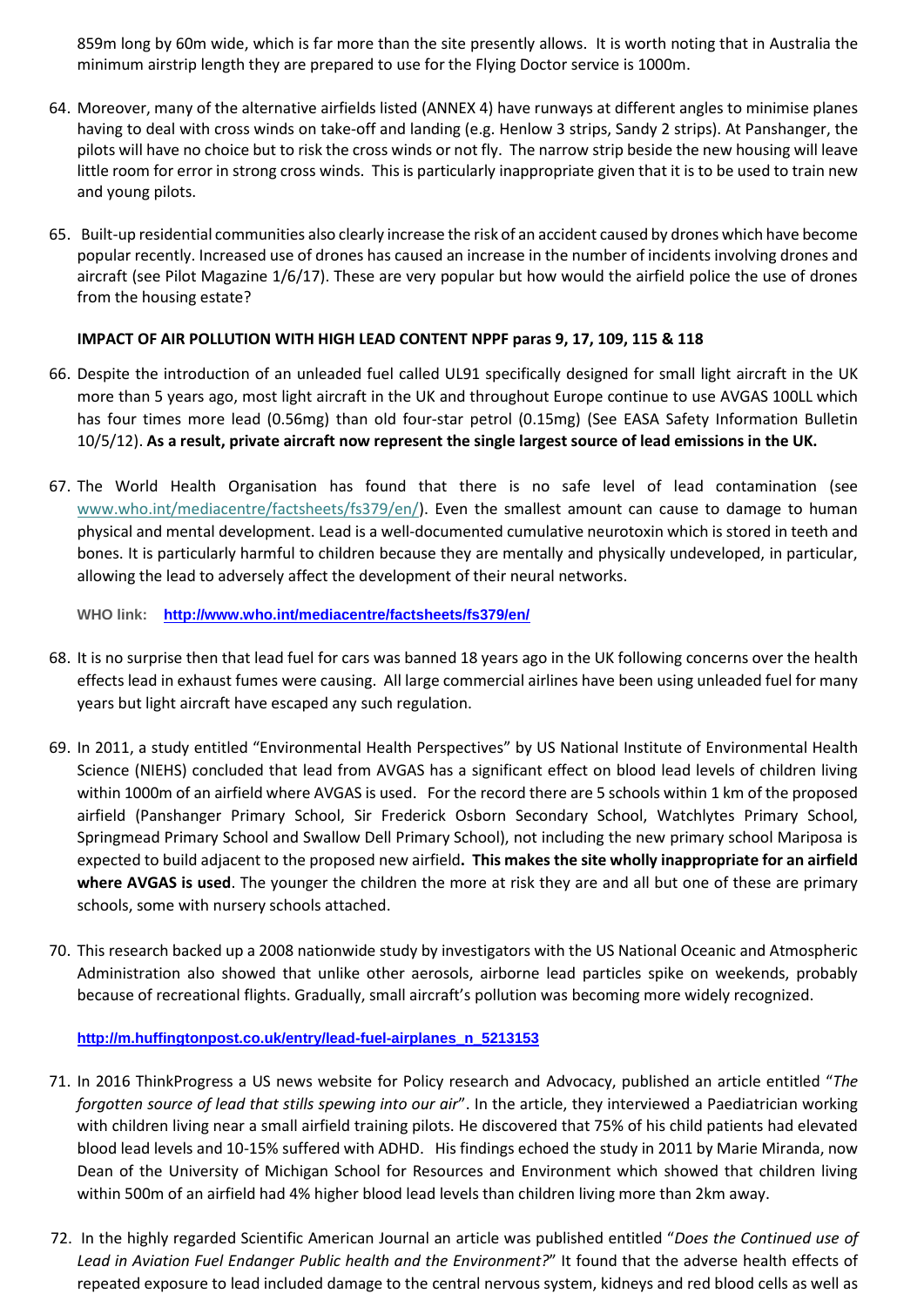decreased function in the Cardiovascular and immune systems. It reported also that the US National Toxicology Program had concluded that lead and lead compounds "are reasonably anticipated to be human carcinogens". **<https://www.scientificamerican.com/article/lead-in-aviation-fuel/>**

73. In September 2016 a report entitled "*Myths & Realities of Leaded Aviation Fuel*" commissioned by Friends of the Earth was published by the US Centre for Environmental Health (CEH) which recommended that US Environmental Protection Agency (EPA) should make an endangerment finding on leaded AVGAS as soon as possible and that then the EPA should work with the US Federal Aviation Agency (FAA) to phase out leaded AVGAS as soon as reasonably possible. As a result, leaded AVGAS is due to be phased out by the end of 2018 throughout the USA. It also recommended that the EPA should evaluate the current extent of lead contamination near airfields including soil and air testing. This is not proposed in the UK.

### **CEH Report link:**

**[https://www.smgov.net/uploadedFiles/Departments/Airport/News\\_and\\_Litigation/Friends%20of%20the%20Eart](https://www.smgov.net/uploadedFiles/Departments/Airport/News_and_Litigation/Friends%20of%20the%20Earth%20Report%20Regarding%20Lead%20Fuel.pdf) [h%20Report%20Regarding%20Lead%20Fuel.pdf](https://www.smgov.net/uploadedFiles/Departments/Airport/News_and_Litigation/Friends%20of%20the%20Earth%20Report%20Regarding%20Lead%20Fuel.pdf)**

The CEH report found that lead exposure results in lower scores on IQ tests and decreased success at school. Some of these effects were found to be irreversible. In addition, lead was found to cause anxiety and depression in children. They also found a correlation between higher exposure to lead and crime in young adults. (see also BBC report) Once absorbed, lead remains in the body for extremely long periods, so preventing exposure is vital to protecting women's reproductive health and that of their future babies (see CEH report Executive Summary). Lead in bone is released into the blood during pregnancy and becomes a source of exposure to the developing foetus potentially leading to miscarriage, stillbirth, premature birth, low birth weight and minor malformations (see WHO fact sheet referred to above).

- 74. Moreover, a recent BBC report [\(www.bbc.co.uk/news/magazine-27067615\)](http://www.bbc.co.uk/news/magazine-27067615) highlighted the correlation between the decline in violent crime and the removal of lead from petrol. It is only possible to see the correlation now because of the time-lag effect (due to the length of time lead remains in the body). Leaded petrol was removed later in the UK than the USA and the crime rate began to fall later. Dr Bernard Gesch believes that the lead could account for as much as 90% of the changing crime rate across the world. Gesch found that "Lead alters the formation of the brain. It reduces grey matter in areas responsible for things such as impulse control and executive functioning – meaning thinking and planning." In other words, lead poisoning leads to bad decisions. The "leadcrime hypothesis" is now widely accepted. (*See Reyes JW, "Environmental Policy as Social Policy? The impact of Childhood Lead exposure on Crime" The BE Journal of Economic analysis & Policy 7(1), DRUm Kevin (11 Feb 2016)" Lead: America's Real Criminal Element. Mother Jones*). The UN Environment Program Executive Director, Achim Steiner argued "that the elimination of leaded petrol is an immense achievement on par with the global elimination of major deadly diseases" (see UN news centre "Phase-out of leaded petrol brings huge health and costs benefits - UN backed study" *27/10/11*)
- 75. In addition to lead air pollution aircraft, exhaust fumes from Avgas contain nitrous dioxide, nitrous oxide and nitric oxide. Inhalation of NO species increases the risk of lung cancer (*see Hamra GB, Laden F, Cohen AJ, Raaschou-Nielsen O, Brauer M, Loomis D (Nov 2015) "Lung Cancer and Exposure to Nitrogen Dioxide and Traffic: A systematic Review and Meta-Analysis" Environmental Health Perspectives, 123(11);1107-12*) and colorectal cancer (*see Turner MC, Krewski d, Diver WR, Pope CA, Burnett RT, Marshall JD, Gapstur SM, (21 Aug 17) "Ambient Air Pollution and cancer mortality in the Cancer Prevention study II" Environmental Health Perspectives 125(8) 087013*)
- 76. AVGAS exhaust fumes, like most petrol-based fuels, also contain CO and Benzene which causes damage to the bone marrow, leukaemia and associated blood cancers. In cars these pollutants are mostly removed from emissions by a catalytic converter but most planes are not fitted with them. Many pilots seem to know the fuel they are using is polluting but simply seem not to care about it (see pilot blog [www.pprune.org/private](http://www.pprune.org/private-flying?290328-carbon-emissions-light-aircraft-2.html)[flying?290328-carbon-emissions-light-aircraft-2.html.](http://www.pprune.org/private-flying?290328-carbon-emissions-light-aircraft-2.html)
- 77. In the UK, a survey conducted by Pilot Magazine in May 2016 to find out why pilots were still not using UL91, 37% of pilots said they had not switched to UL91 because it wasn't available at their airfield. However, another 37% said it was because at most airfields (see table 3) AV100L is still cheaper than UL91 even though the tax is less. (e.g. FEB 2018 AVGAS100LL £1.80, UL91 £1.92 se[e www.wycombeairpark.co.uk/wycombe-air-park/facilities/fuel\)](http://www.wycombeairpark.co.uk/wycombe-air-park/facilities/fuel) compared with only 21% saying it was incompatible with their aircraft. The 12p difference becomes significant when you realise some aircraft fuel tanks go up to 800L.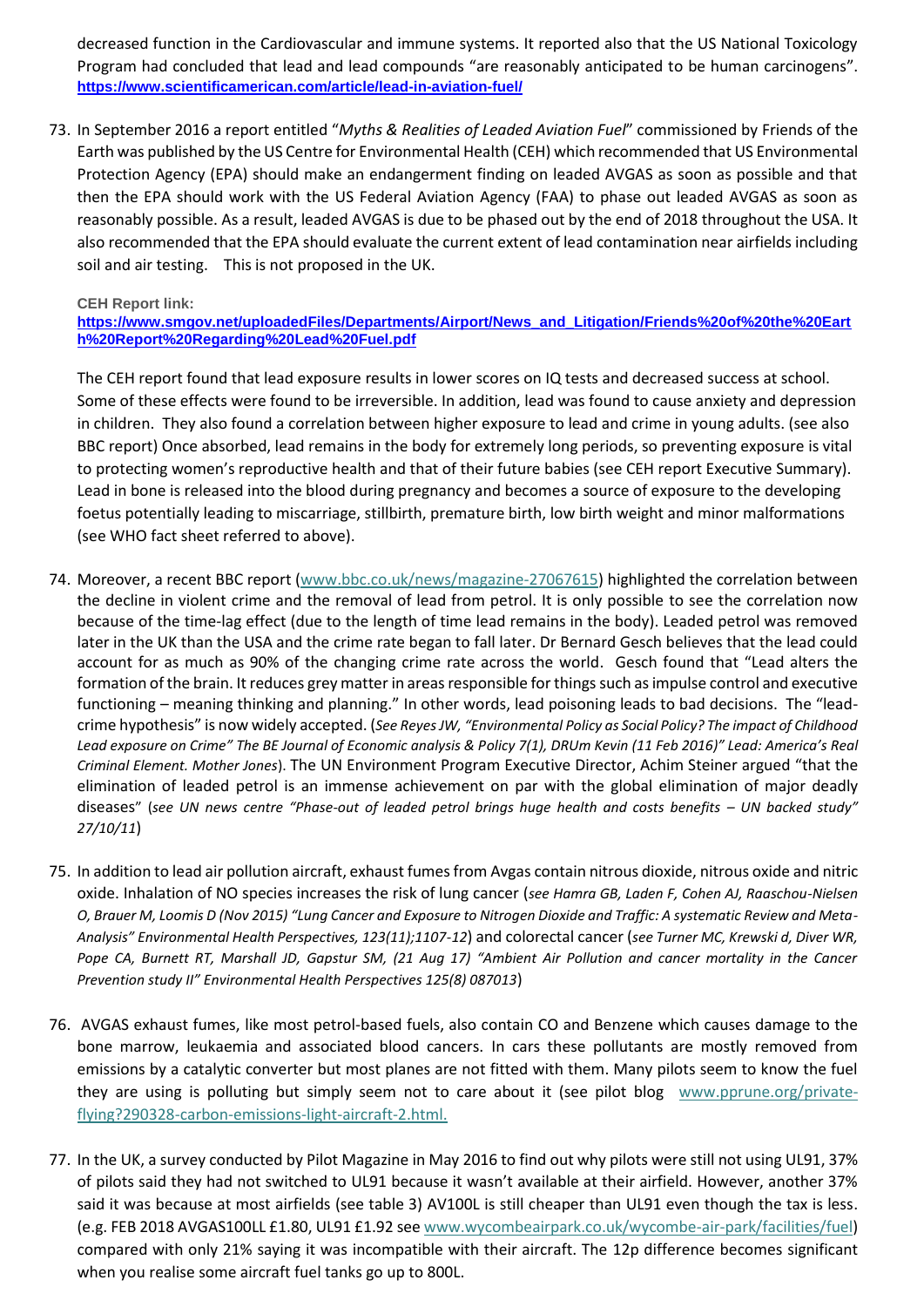- 78. Since aircraft engines work particularly hard during take-off, lead emissions are at their highest at that point, so a little less than half of lead emissions from piston-engine aircraft linger near the airfield itself. The rest, just over half, disperses far and wide during the flight, according to the EPA.<sup>12</sup> The potential exists for lead from AVGAS to contaminate water bodies and enter fish tissue and low-flying piston-engine crop dusters may deposit it directly onto food crops or livestock.
- 79. The fact that just over half the lead emissions dissipate over a wider area means that a new airstrip would not only put at risk individuals living near it but also in the surrounding area. Poor quality air would not only potentially harm all local people but could be particularly debilitating for asthma sufferers and others with more serious health problems. The QE2 hospital in less than 2 miles away and depending on wind direction patients could be adversely affected.
- 80. Accordingly, allowing an airfield to be operated so close to a hospital, private residences and schools runs contrary to NPPF para 9 which states

*"pursuing sustainable development involves seeking positive improvements in… people's quality of life"* 

- 81. There are also over 300 important Local wildlife sites (see Annex 2) within just a 5-mile aerial radius of where the proposed airfield would be. Once lead is released into the atmosphere it does not break down but sticks to particles in the soil or floats in the water and once deposited it is readily taken into the tissues of plants and animals. Consequently, there is also real concern regarding the impact on local wildlife and their natural habitats in the area as it could potentially affect not only their physical health but also the habitat on which they depend. Closest is Archers Green (58/003), a nature reserve about 500 meters from the proposed airfield in front of the Tewin Bury Farm Hotel (*see [www.hertswildlifetrust.org.uk/reserves/tewinbury](http://www.hertswildlifetrust.org.uk/reserves/tewinbury)* ). It comprises a series of grazing pastures within the narrow floodplain of the River Mimram which have developed on recent alluvial and glacial deposits overlying chalk. The Mimram and adjoining spring-fed watercourses are typical chalk streams supporting rich aquatic and bankside flora, enhanced by stretches of wet Alder (Alnus Glutinosa) woodland.
- 82. There are a range of grassland types from patchily distributed acid grassland in the east, supporting species such as Sheep's Sorrel (Rumex Acetosella) and Common Bent (Agrostis Capillaris), grading into more neutral communities with base-rich marsh in the wettest areas. Species present here include Crested Dog's-tail (Cynosurus Cristatus), Sweet Vernal-grass (Anthoxanthum Odoratum), Meadow Vetchling (Lathyrus Pratensis) and Common Sorrel (Rumex Acetosa).
- 83. Wetter marshy grassland supports abundant rushes (Juncus spp.), sedges (Carex spp.) and species such as Meadowsweet (Filipendula Ulmaria), Marsh Marigold (Caltha Palustris) and Ragged Robin (Lychnis Flos-Cuculi). A number of uncommon species have been recorded including Southern Marsh-orchid (Dactylorhiza Praetermissa), Marsh Valerian (Valeriana Dioica) and Meadow Saxifrage (Saxifraga Granulata). Hedges and scattered trees further enhance the ecological value of the site. Water Voles (Arvicola Amphibius) have been recorded along the river. Wildlife Site criteria: Grassland indicators.
- 84. Also within 1000m are Henry and Birchall woods (58/021). These are ancient semi-natural woodland supporting predominantly Hornbeam (Carpinus Betulus) coppice with Pedunculate Oak (Quercus Robur) standards and a sparse understorey. Other trees present include much Sycamore (Acer Pseudoplatanus) with Ash (Fraxinus Excelsior), Field Maple (Acer Campestre) and Wild Cherry (Prunus Avium) plus coppiced Sweet Chestnut (Castanea Sativa) and planted Scots Pine (Pinus Sylvestris). The ground flora is quite sparse but support ancient woodland indicators, mainly Bluebell (Hyacinthoides Non-Scripta) with occasional Wood Anemone (Anemone Nemorosa) and Dog's Mercury (Mercurialis Perennis). Wildlife site criteria: Ancient Woodland Inventory site; woodland indicators.
- 85. All of these could potentially be seriously affected by the air pollution generally and the lead poisoning, in particular, the Mimram River, one of only c.200 chalk bed rivers in the world. This special habitat could be potentially contaminated, endangering those species which depend on the chalk river. A fishing club operates along the River Mimram in Panshanger Park. Panshanger Park is Grade I listed and is home to one of England's oldest oak trees - the famous 500 year-old Panshanger Great Oak.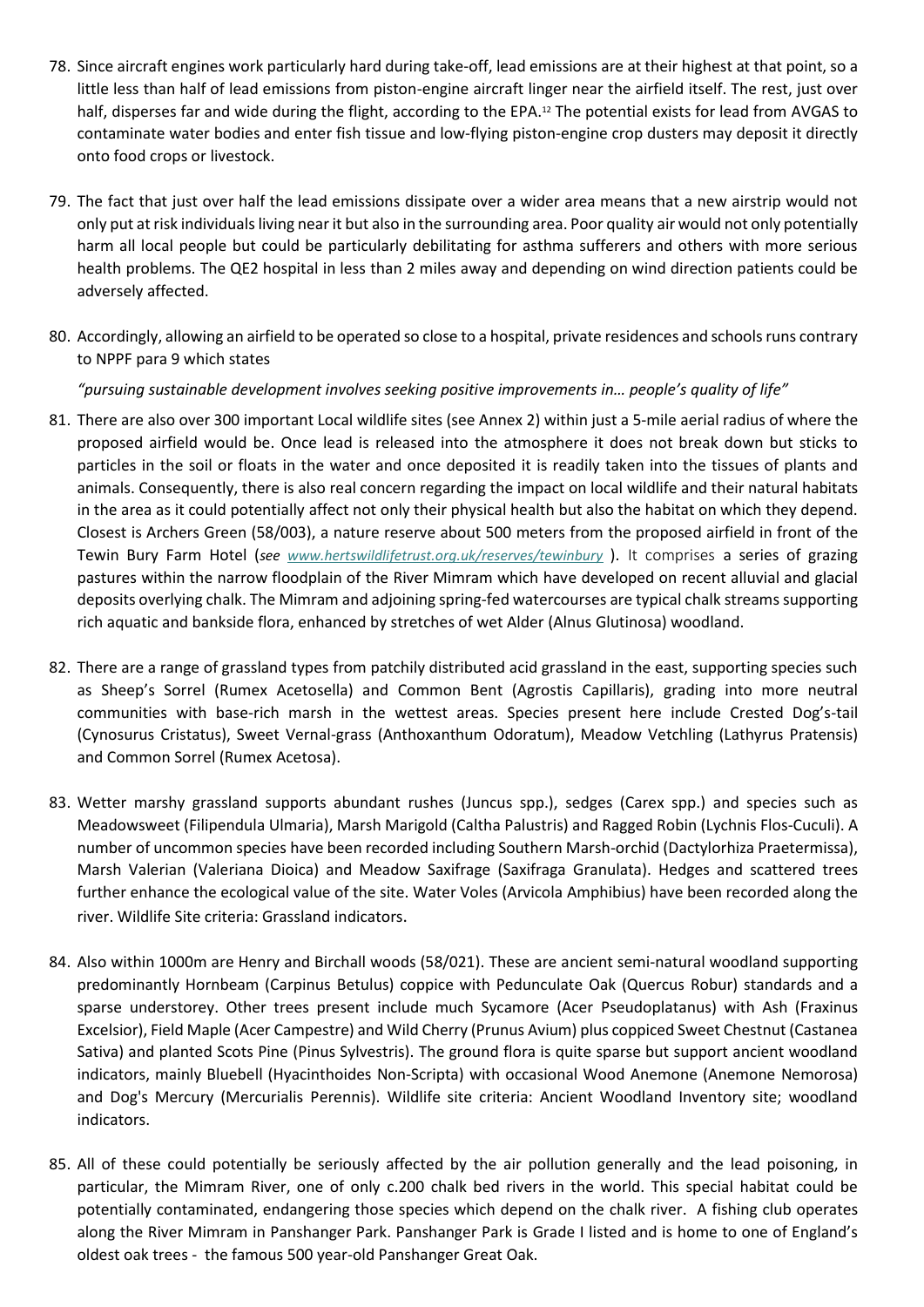### **IMPACT ON EXISTING LOCAL BUSINESSES NPPF paras 28 & 70**

- 86. Many successful businesses near Panshanger depend on their customers enjoying fresh open-air spaces and the peace and quiet of the countryside (see Annex 3) For example, Panshanger Golf Club (less than 500 yards from the proposed site) and Mill Green Golf Club (less than 2 miles). Both have memberships in excess of 500 and employ in excess of 50 staff in total.
- 87. Tewin Bury Farm hotel is a popular wedding and conference venue by reason of its idyllic location in the Mimram Valley, and guest would therefore be adversely impacted by overflying light aircraft.
- 88. There is also a successful Mimram Kennels business, employing 6 people, on the Lower Hertford Rd. They want a peaceful relaxing environment for their pets at a time when they may be more stressed than usual because their owners are absent. The noise and air pollution could deter dog owners from continuing to use this business.
- 89. There are sheep and horses in the fields around Panshanger as well as agricultural crops which could all be adversely affected by the increased air pollution. Similarly, those who sell outdoor plants like Cole Green Nursery (employs 12) and Rochfords (employs 16) risk their plants being contaminated by lead air pollution. Other businesses could also suffer such as Riding stables in the area like Tewin Hill and Wild Hill Livery yard. Wild Hill employs 8 staff and keeps around 80 horses. Tewin Hill employs 12 staff and looks after over 40 horses.
- 90. It is important to remember that horse riding is risky at the best of times, so risk is added by microlights or other aircraft potentially flying over at any time. This could deter people from learning to ride or keeping their horses in these stables, to the severe detriment of those businesses. Tewin Hill Stables also runs a busy café open all day offering breakfast and lunch where all are welcome including cyclists and walkers etc.
- 91. This café and many of the local cafes and restaurants rely on their quiet peaceful countryside location to attract customers. These lovely local eateries where members of the public can eat al fresco in rural locations near Panshanger and where cyclists and ramblers can meet include the café restaurant at Tewin Bury Farm, Tewin Tea rooms at Tewin Hill stables, The Grandison at Bramfield, The Cowper Arms in Letty Green, The White Horse in Hertingfordbury, The Rose and Crown in Tewin and The Plume of Feathers also in Tewin as well as cafes at Panshanger GC and Mill Green GC. They could all be adversely impacted by noisy aircraft flying overhead and concern over the area being contaminated by the air pollution.
- 92. Consequently, in addition to the potentially serious economic loss to active local businesses, the downturn or eventual failure of any of these businesses by reason of the airfield could have a potentially damaging effect on the social and community feeling around the Panshanger area, as these are where the locals currently meet and interact on a regular basis in the community whereas any additional economic and social impact from a new small airfield with a cafe would be minimal.

# **LIMITED SOCIAL AND ECONOMIC BENEFIT OF A NEW AIRFIELD & CAFE**

- 93. A new airfield would bring negligible economic benefits, given that its attractions are limited solely to those interested in aircraft and does not require much manpower to maintain. Any social and economic gain from a new airfield and café is likely to be very limited due to the fact that most people visiting would-be new and existing pilots and their friends and families, very few of whom are likely to be from Panshanger or other suburbs of Welwyn Garden City. Contrary to the core planning principle NPPF para 17, a new airfield would only enhance and improve the lives of those very few people visiting it temporarily, whilst adversely affecting the lives of a great many living permanently in Panshanger.
- 94. Furthermore, although styled in marketing materials as a "community" airfield, **it will not be open to the public.** Only members are likely to be granted open access (se[e www.caa.co.uk](http://www.caa.co.uk/) – preventing runway incursions at small aerodromes). The CAA states that in relation to the airfield "the boundary is secure and access is controlled…passengers should be escorted and supervised at all times whilst on the aerodrome". Consequently, members of the public would have to be accompanied by a member at all times. Members of the public would presumably be able to join the Airfield club by paying an annual membership fee. However, the previous club was run by the North London Flying School. (now based at Elstree) and their annual membership fee to join is presently £120 (see [www.flighttraininglondon.co.uk\)](http://www.flighttraininglondon.co.uk/).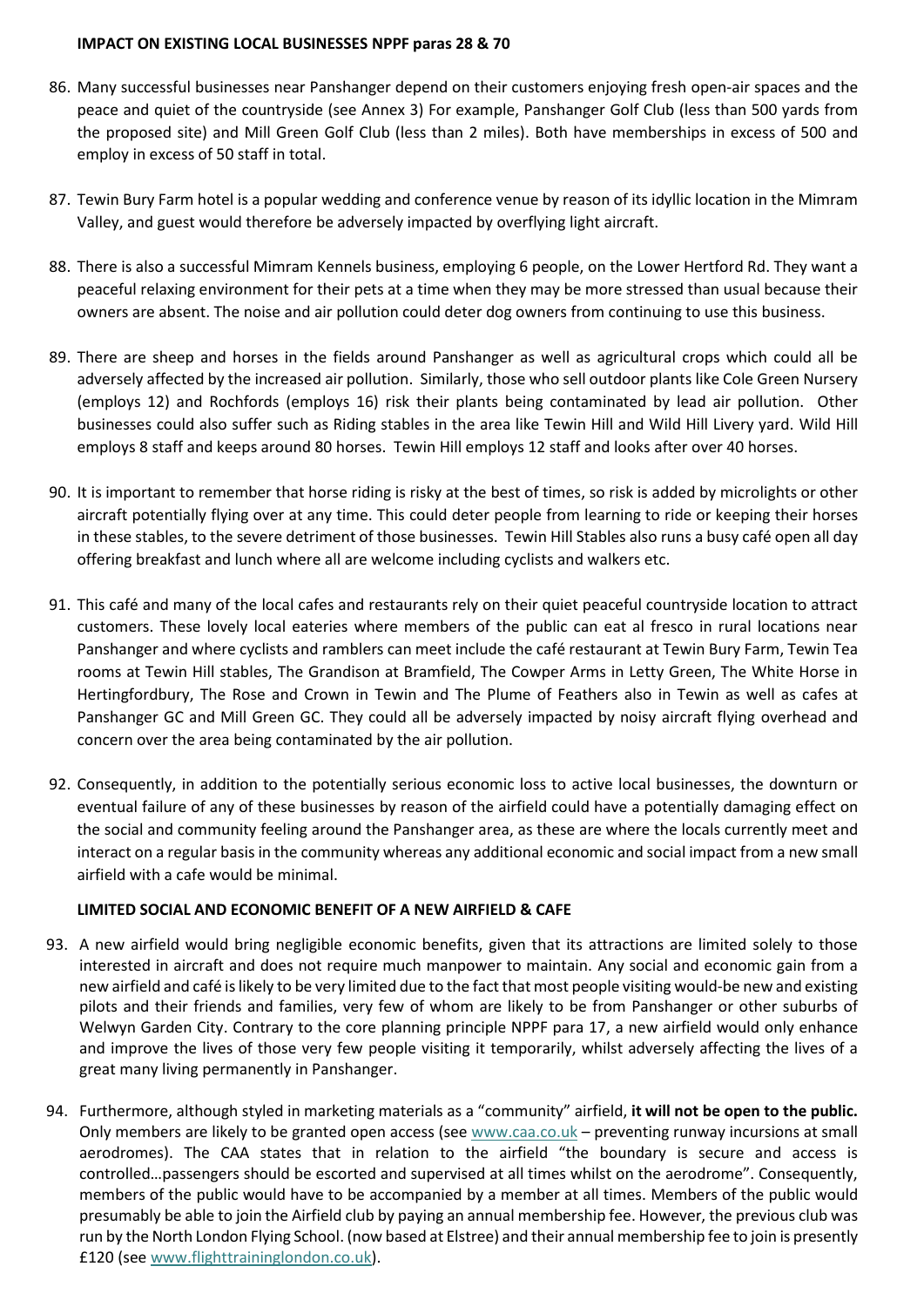- 95. The café at the former airfield at Panshanger was not open to the public. A new public café provided by Mariposa beside a new sports park would be much better than a members' cafe at the airfield as it would encourage parents, friends and relatives to come and support those using the sports facilities, once more engendering a greater sense of community.
- 96. A new airfield could operate with very few full-time staff, if any, since many jobs can be done by part time or volunteer staff. The estimate by Mr Merkado of 30 staff bears no resemblance to how the former aerodrome operated unless he is including owner-pilots who teach others in which case this is not actually creating any new employment at all but merely relocating those jobs from other nearby airfields.
- 97. A new airfield might enhance the individual development of those few who can afford the lessons or to own a share in an aircraft but for the many reasons already outlined above, the presence of a new airfield would be to the potentially serious detriment of the physical wellbeing or mental wellbeing of those living in the community. Moreover, those who can afford to fly are also likely to have the means to drive to one of more than 35 other small airfields within 35 miles radius of Panshanger including a specialist aerobatics airfield near Sandy which are located away from residential housing. (See Annex 4).
- 98. Many of these local airfields have cafes and museums as well as offering flying lessons and flights on safer, longer runways. 80% of users of the old airfield were not local so could easily use one of the other many airfields listed in Annex 4. Moreover, NLFS is one of 42 flying schools listed on the website [www.toprankflyingschools.co.uk.](http://www.toprankflyingschools.co.uk/)
- 99. Sport England has supported the application for a new private airfield despite the fact that it runs counter to numerous principles under its new core strategy which include;
	- investing more in children and young people from the age of 5;
	- focussing more money and resources on tackling inactivity;
	- helping the sector to be more welcoming and inclusive especially to those groups under-represented in sport;
- 100. If Sport England were to withdraw its support for a new airfield and instead back more housing and more sports facilities, Welwyn Garden City might benefit from a new indoor pool and in doing so Sport England would instead be meeting its core strategic principles of:
	- investing in children;
	- tackling inactivity and;
	- welcoming those groups under-represented in sport since swimming does not require any special hand-eye co-ordination so is not limited to "sporty" types and can be done across all age groups with minimal risk of injury. It can be done as part of a team or individually as a hobby or competitively.
- 101. Those backing the planning application have also tried to rely on the fact that it will have a positive effect on Education by reason of their tie-up with the Mechanical Engineering Dept at the University of Hertfordshire. However, their relationship is with a superior facility at Elstree which is 16 mins drive away from the UH and the facilities are far more extensive than they would be at the new location (including on site fire rescue team). At Elstree they benefit from unrestricted 24 hr operations.
- 102. Although hangars and open parking space for planes at Elstree may presently be fully used, there is clearly spare capacity elsewhere and always some amount of turnover. It is also interesting to note that Sport England states on p2 of its submission for SASP that around 80% of users of the former airfield were not from the local catchment area.
- 103. There also appear to be other more suitable sites for a new airfield away from built up areas within 10 miles of Panshanger. For example, South West of North Mymms near Redwell Wood, between the A1(M) to the East and the M25 to the South. There is no densely populated area within 1 mile and its close to the de Havilland Air museum in Shenley. No other more suitable alternative sites seem to have been explored by the Applicant. This area could offer multiple landing strips each much longer than the 700m proposed at the new site which makes landing and take-off apparently more difficult and unsuitable for some aircraft.
- 104. A new airfield in the proposed location is not required when viewed as part of the national overall network of small airfield and aerodromes due to many alternatives nearby - see comments in a recent Pilot blog responding to a request for alternative airfields to Panshanger those responding listed lots of the airfields shown in the list in Annex 4 and was summed up by one experienced pilot from the area who said "**conclusion – there are lots**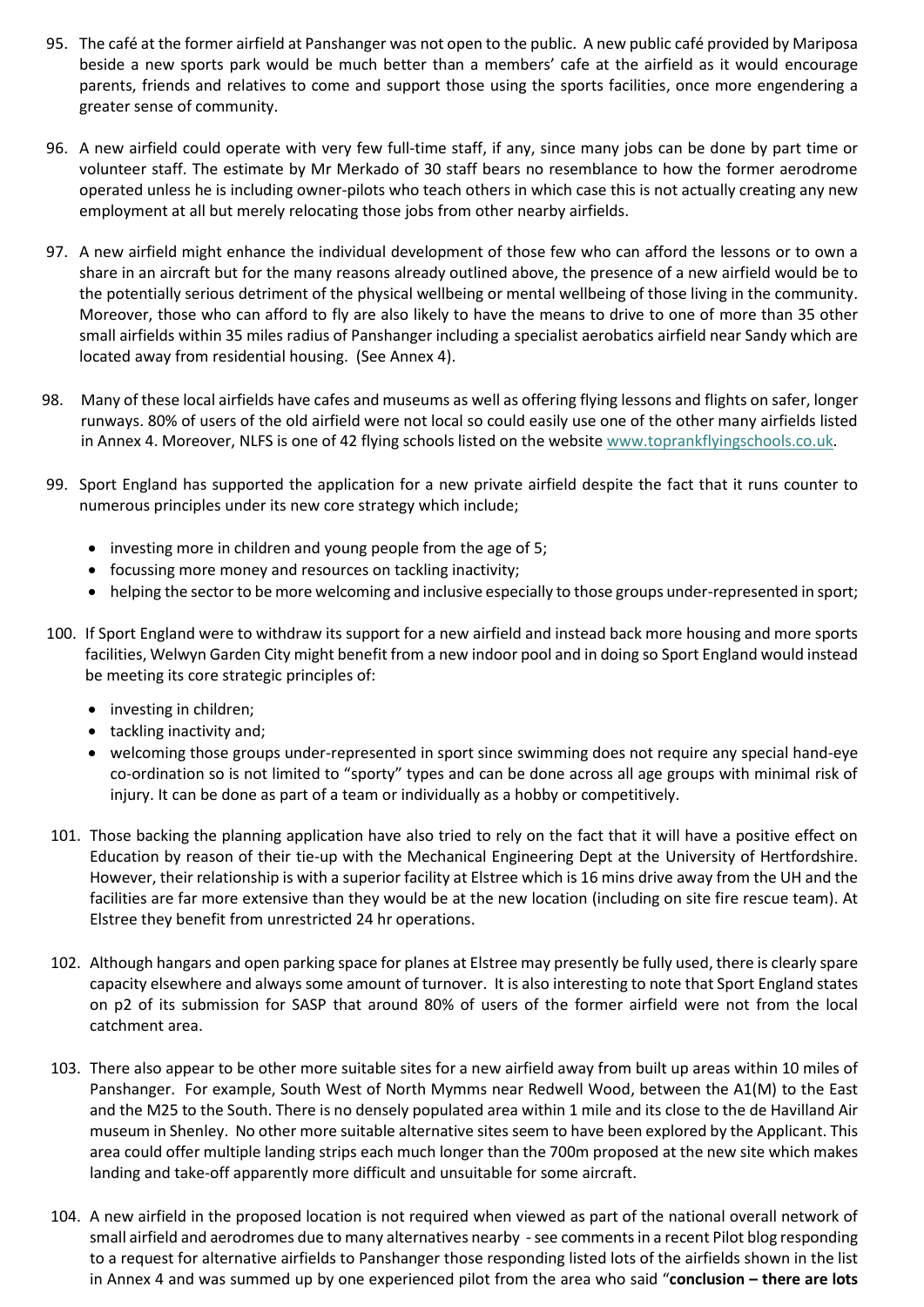**of places**…." (see [www.pprune.org/archive/index.php/t-543432.html\)](http://www.pprune.org/archive/index.php/t-543432.html). See the North Weald Flying Group which confirms "**there are in fact a good number of airfields in and around the narrow strip of airspace that we know as "the Luton-Stansted Gap**". (see [www.northwealdflyinggroup.co.uk/the-luton-stansted](http://www.northwealdflyinggroup.co.uk/the-luton-stansted-gap/?y=2106) $gap$ ?y=2106).

105. Since Panshanger ceased to operate in September 2014, the NPPF paras 28, 33, 70 and 74 which apply only to existing sports facilities and businesses **do not apply** and for the same reasons **neither do the safeguarding principles under the UK Aviation Policy FW** (see para 1.91 "Where a planning application is made that is likely to have an impact on *existing* aerodrome's operations, the economic benefit of the aerodrome and its value to the overall aerodrome network as well as benefits of the development will be considered as part of the application process. However, these benefits will be balanced against all other considerations."

# **SOCIAL & ECONOMIC IMPACT OF AN ALTERNATIVE USE FOR THE SITE FOR MORE HOUSING & SPORTS FACILITIES (EG ASTRO PITCHES & AN INDOOR POOL)**

106. The importance of this land as an area for new homes is underlined by the fact it was first identified as suitable in 1993 and reserved as an Area of Special Restraint under the Local plan in 2005. A new café alongside a new sports centre park would bring far more economic and social benefits (cf Hartham Sports Centre in Hertford) for those new homes and those already existing nearby rather than one at an airfield. There would be a substantial benefit to the community if there were a new sports park with multi-use astro pitches for the 2000 new residents expected and existing local residents. Although expensive, the commercial profit made by Mariposa on a new development at around 650-750 houses worth between £400-500,000 each (and built for substantially less) could potentially make even a new indoor swimming pool feasible.

### **SUMMARY**

- 107. The proposed location for a new airfield is wholly inappropriate because of the widespread adverse social, economic and environmental impacts of an airfield immediately adjacent to new housing in Panshanger on the outskirts of a densely populated town, which would significantly and demonstrably outweigh any small social and economic benefits it might bring when assessed in accordance with the NPPF. The fundamental over-arching concern for the welfare and safety of the surrounding community should override all other considerations. Individual Councillors could be held accountable for any accident resulting from the grant of such permission.
- 108. The provision of land for a new airfield comes at the cost of 100 houses (reduced from 750 to 650) when those houses are badly needed and on land which had been earmarked for housing since 1993. Along with the loss of the extra housing comes the loss of extra CIL requirements which would otherwise have benefitted the community far more than a private airfield.
- 109. The proposed airfield could, in fact, jeopardise the delivery of the Strategic Allocation of the remaining 650 houses as we ask who would want to buy a new family home close to an operational airfield? The noise intrusion and general disturbance adversely impacts on the residential amenity of the adjacent local community and the invasion of privacy.
- 110. The proposed new alignment of the airfield is a change to the established planning approval and this in turn is inappropriate for numerous reasons explained below.
- 111. Consequently, granting this planning application would also contravene the following NPPF core planning principles:
	- a) on the transition to a low carbon future by increasing air pollution (by reason of the use of AVGAS)
	- b) contributing to conserving and enhancing the natural environment and reducing pollution
	- c) promoting mixed use of the land safety concerns would mean residents cannot share or access the open space so unlike most open green spaces this is a single use only space and no other activities like dog walking, kite flying, cycling and football could take place etc)
	- d) for improving health, social and cultural wellbeing FOR ALL (not just a few existing and would-be pilots) there is no demonstrable local need for an airfield given the many alternatives close by
	- e) threatening existing prosperous businesses that depend on a quiet peaceful rural environment for success
	- f) threatening sustainable rural tourism (e.g. Tewin Bury Hotel) and other leisure facilities (e.g. Panshanger and Mill Green GCs)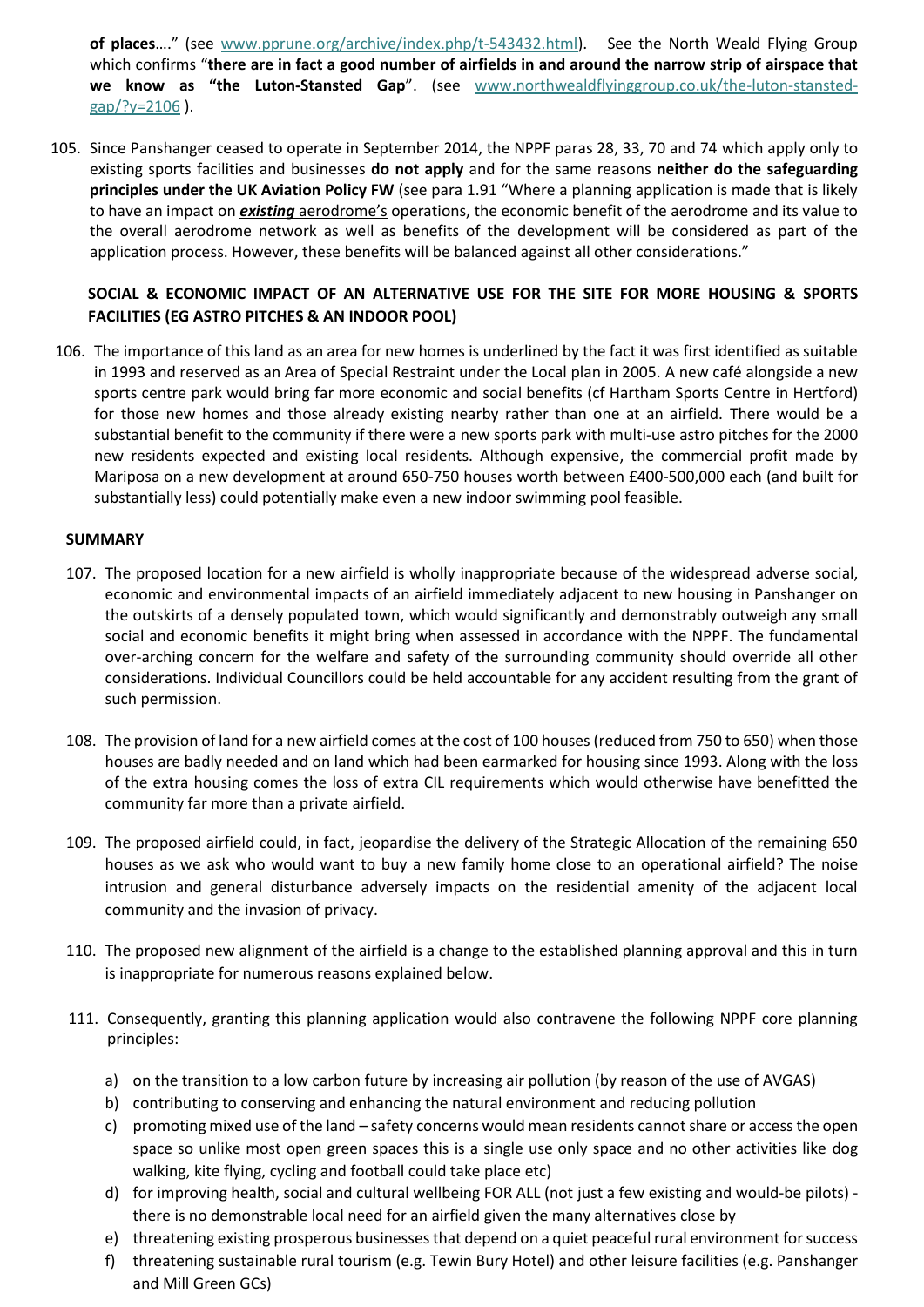112. Given the significance of each of the reasons explained in this letter for refusal and the absence of any overriding health, social or economic benefits and in terms of safety, the adherence to a precautionary principle, this planning application should be refused. Fundamentally, this is not an appropriate site in land use planning terms on which to locate an airfield.

Yours faithfully,

Vinene Purchase

**Vivienne Purchase on behalf of HertsGreenValley**

### **LIST OF ANNEXES**

- 1. LIST OF HERTSGREENVALLEY SUPPORTERS (as at March 2018)
- 2. LIST OF OVER 300 LOCAL WILDLIFE SITES POTENTIALLY AFFECTED BY NOISE & AIR POLLUTION
- 3. LOCAL BUSINESSES (INCLUDING ALTERNATIVE RURAL CAFES) POTENTIALLY AFFECTED BY NOISE & AIR POLLUTION
- 4. LIST OF 47 ALTERNATIVE AIRFIELDS WITHIN 35 MILES OF PANSHANGER
- 5. YORK AVIATION LETTER AND MAP SHOWING HOMES AFFECTED BY REALIGNMENT & NEW ACCESS
- 6. PLANNING PERMISSION FOR AGRICULTURAL USE OF NORTHERN PART OF AIRFIELD
- 7. PHOTOS OF HERNS LANE/B1000 & MONEYHOLE LANE/B1000 JUNCTIONS

# **ANNEX 1 –** LIST OF HERTS GREEN VALLEY ORG SUPPORTERS

| <b>Name</b>           | Postcode        |
|-----------------------|-----------------|
| Stelio Stefanou       | AL6 OAA         |
| Rod Leggetter         | AL6 0AA         |
| Jan Leggetter         | AL6 0AA         |
| John Brook            | AL6 0AA         |
| <b>Grant Castle</b>   | AL6 0AA         |
| Paul Crotty           | AL6 OAA         |
| Di Crotty             | AL6 0AA         |
| Vivienne Purchase     | AL6 0AA         |
| Rob Hay               | AL6 0AA         |
| Mike and Viv Pilbeam  | AL6 OAB         |
| Ivor Williams         | AL6 OJB         |
| Vaughan Williams      | AL7 2ED         |
| <b>Michael Tennet</b> | <b>SG14 2NA</b> |
| <b>Jess Tennet</b>    | <b>SG14 2NA</b> |
| Mike Horsman          | AL6 OLB         |
| David Howson          | AL6 OLB         |
| <b>Todd Canton</b>    | AL6 OLB         |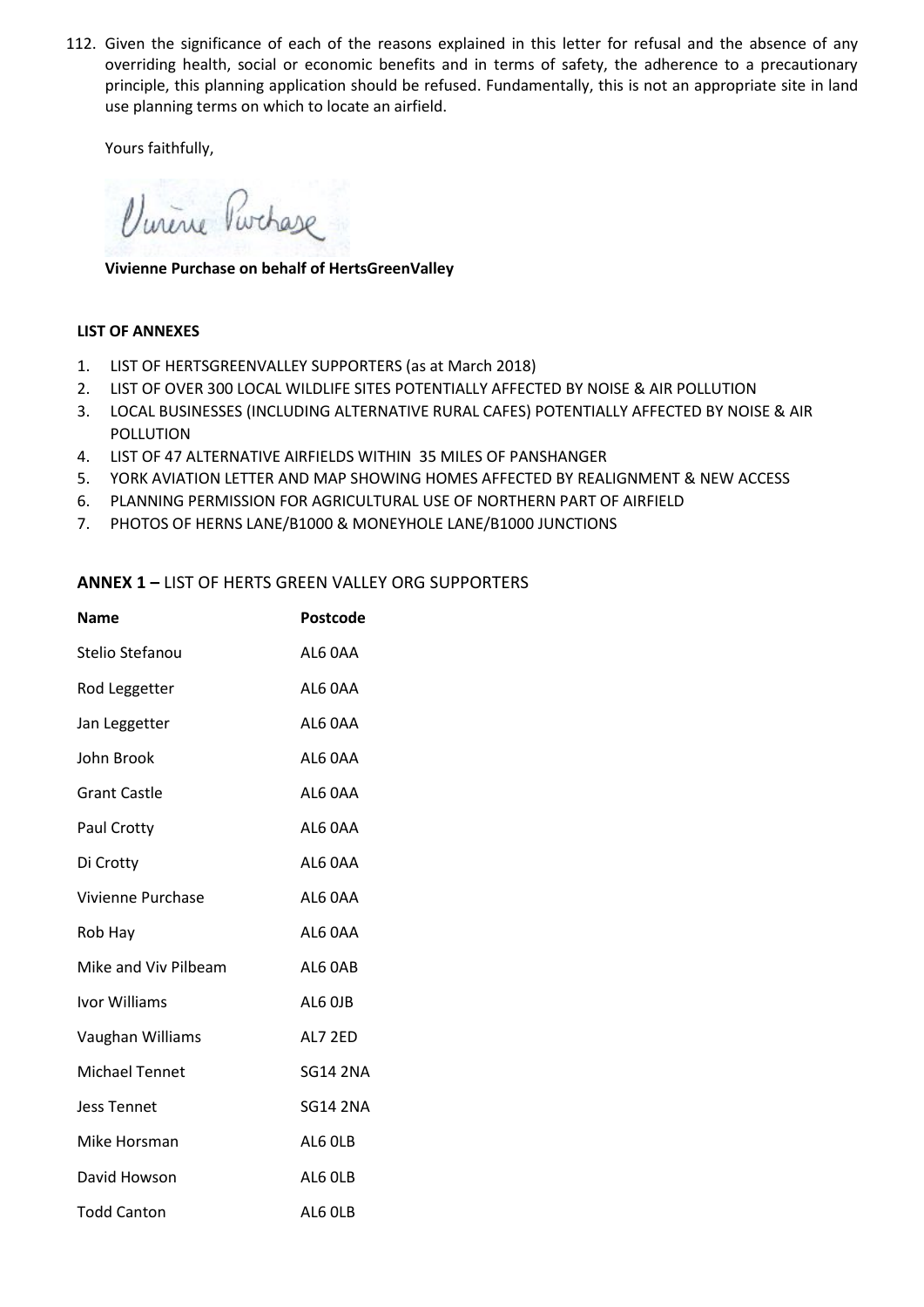**ANNEX 2 –** LIST OF OVER 300 LOCAL WILDLIFE SITES WITHIN 5 MILE RADIUS POTENTIALLY ADVERSELY AFFECTED BY NOISE & AIR POLLUTION (attached)

**ANNEX 3** – LIST OF ACTIVE LOCAL BUSINESSES (INCLUDING ALTERNATIVE RURAL CAFES) POTENTIALLY ADVERSELY AFFECTED BY NOISE & AIR POLLUTION (below)

1. **Tewin Bury Farm Hotel** – Wedding and Conference Venue employing on average 120 full and part time staff. *Please see below list of names and addresses of people associated with this business opposing the airfield:-*

|                 |                                                                                                                                                                                                                                                                                                                                   | Please join us in signing our petition AGAINST this proposal |                                |
|-----------------|-----------------------------------------------------------------------------------------------------------------------------------------------------------------------------------------------------------------------------------------------------------------------------------------------------------------------------------|--------------------------------------------------------------|--------------------------------|
| Name            | We want to REMAIN a quiet countryside retreat, we DO NOT want noise pollution and disruption, WE WANT to continue to provide<br>the best experience for all our guests!!<br><b>Address</b>                                                                                                                                        |                                                              |                                |
| AS. Wickins     | 261 DANSBRUCK EBSING HASSE                                                                                                                                                                                                                                                                                                        | Signature                                                    | Email                          |
| J. Williams     | 110 Election to, ment land, Hartlod                                                                                                                                                                                                                                                                                               |                                                              |                                |
| Gayle           | 16 weller close pregnum                                                                                                                                                                                                                                                                                                           |                                                              |                                |
| n Deca          | RECUENTE from Cheron                                                                                                                                                                                                                                                                                                              |                                                              |                                |
| AILGENT         | 24. WEARTHOND RD TEWIN                                                                                                                                                                                                                                                                                                            |                                                              |                                |
| <b>KOU</b>      | ALDECM, W.C.C.ALT H GP                                                                                                                                                                                                                                                                                                            |                                                              |                                |
|                 | Laurel Bank Farm, Gass Coli                                                                                                                                                                                                                                                                                                       |                                                              |                                |
|                 | 22, Dexon place Burkingford                                                                                                                                                                                                                                                                                                       |                                                              |                                |
|                 | 1 Brekenson L.N Herdord                                                                                                                                                                                                                                                                                                           |                                                              |                                |
|                 | IS ROWAN DUNE TURNER                                                                                                                                                                                                                                                                                                              |                                                              |                                |
|                 | Bulary 20 18 meg wards                                                                                                                                                                                                                                                                                                            |                                                              |                                |
|                 | 15 montestiam HenTS                                                                                                                                                                                                                                                                                                               |                                                              |                                |
|                 |                                                                                                                                                                                                                                                                                                                                   |                                                              |                                |
| DWelliams       | Herts<br>3 Back Lone Town                                                                                                                                                                                                                                                                                                         | 1.D. Williams                                                |                                |
|                 |                                                                                                                                                                                                                                                                                                                                   |                                                              |                                |
|                 | <b>FTIT</b><br>Tewin Bury Farm Hotel, a 4 Star Hotel set in the beautiful Hertfordshire Countryside.<br>Campaigners are urging people to sign a petition and bring back Pangshanger Aerodrome, where he fly over pass will be directly<br>above Tewin Bury Farm!!<br>Please join us in signing our petition AGAINST this proposal |                                                              |                                |
|                 | We want to REMAIN a quiet countryside retreat, we DO NOT want noise pollution and disruption, WE WANT to continue to provide<br>the best experience for all our guests!!                                                                                                                                                          |                                                              |                                |
| Name            | <b>Address</b>                                                                                                                                                                                                                                                                                                                    | Signature                                                    | Email                          |
|                 | I ARCHARD GROON TURNIN                                                                                                                                                                                                                                                                                                            | $\Lambda \Lambda - \epsilon$                                 | MALAYCOUNT A CHAIR             |
| MALACAY de Lacy | Mr Lougnezy Archers Hall Archers Gran Dui                                                                                                                                                                                                                                                                                         |                                                              | Made Couterwater tomtaret. can |
|                 |                                                                                                                                                                                                                                                                                                                                   |                                                              |                                |
|                 |                                                                                                                                                                                                                                                                                                                                   |                                                              |                                |
|                 |                                                                                                                                                                                                                                                                                                                                   |                                                              |                                |
|                 |                                                                                                                                                                                                                                                                                                                                   |                                                              |                                |
|                 |                                                                                                                                                                                                                                                                                                                                   |                                                              |                                |
|                 |                                                                                                                                                                                                                                                                                                                                   |                                                              |                                |
|                 |                                                                                                                                                                                                                                                                                                                                   |                                                              |                                |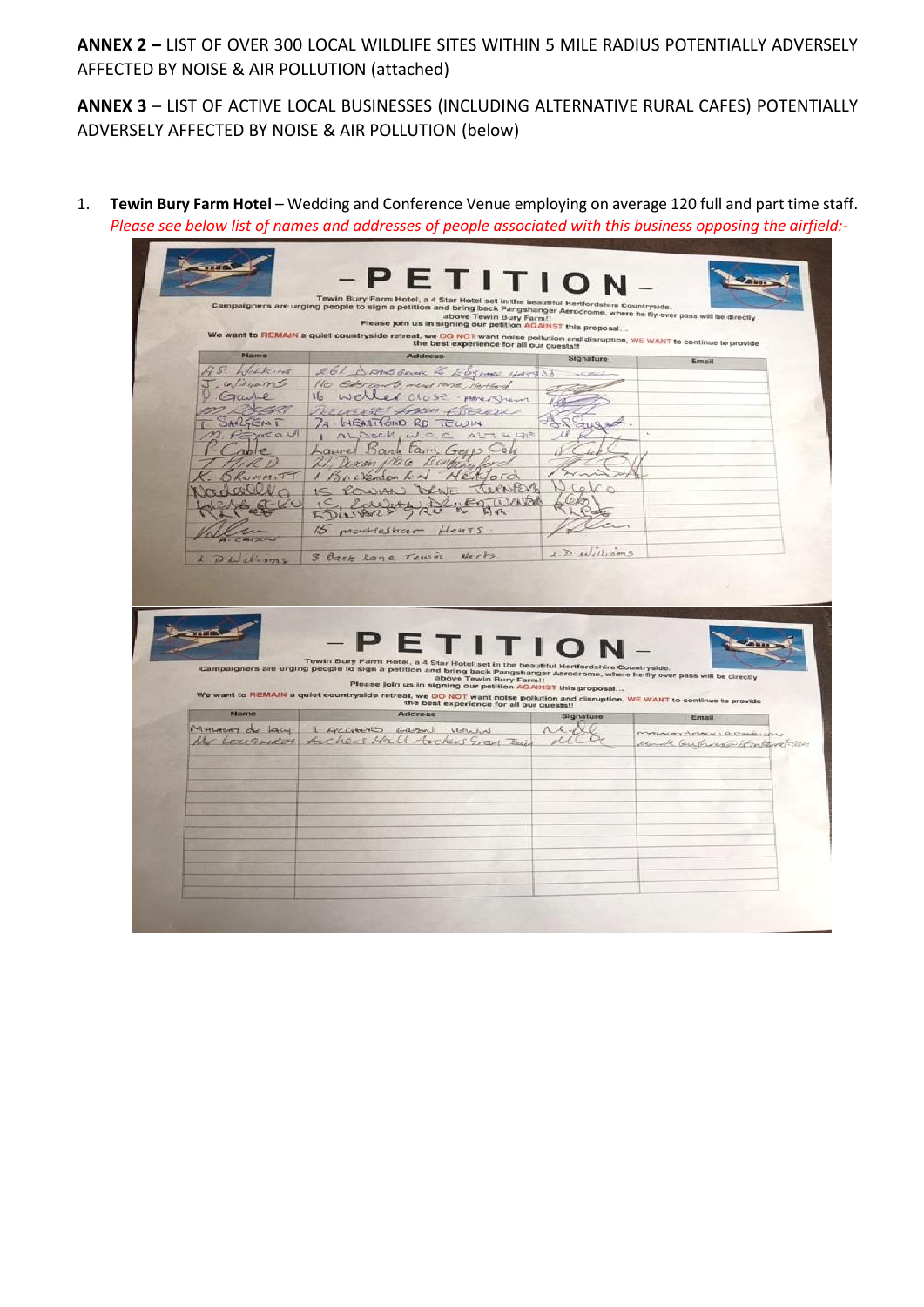| Name<br>RETAIN UNIT<br>JOHN T. CHNTAN<br>Lau Marrio<br>vatto A pro<br>Jane Hanno<br>marcy Janes<br><b>YOUNGARTHO BOOLINGA</b><br>DAVID DUANT<br>A. Bulletich<br>Dewey<br>Mora<br>Con, us | <b>Address</b><br>21 LOWER SECON TERNIN. ALL.OLA<br>19 Voure idd<br>$42 - 11$<br>Rose<br>N>00<br>Stevenship<br>L18830<br>19 parecell have<br>Zurtod wade 10, with states<br>38 Parkway, WGC, ACP6HO<br>33 ELizaBeTHUM, MANGOTSFEW<br>HAtwoor ClosE<br>. THILLIG<br>30 Bentley Way, Woodford, SSSCK, IGBOSE<br>Bapchild<br>$S_1H_{1,1}$ bom | Signature<br>Sarbata<br>2443<br>Ei | Email<br>jeanson to 29 & grail sen<br>toddeast in 59 2 grand. com<br>Leviele felage deveber - the<br>mos bent 11 rollings-on<br>fine-hamson believable-up<br>Jonas neas Scricon<br>samanthakhearman@Gmail.Com<br>david during a stintarnati came |
|------------------------------------------------------------------------------------------------------------------------------------------------------------------------------------------|--------------------------------------------------------------------------------------------------------------------------------------------------------------------------------------------------------------------------------------------------------------------------------------------------------------------------------------------|------------------------------------|--------------------------------------------------------------------------------------------------------------------------------------------------------------------------------------------------------------------------------------------------|
|                                                                                                                                                                                          |                                                                                                                                                                                                                                                                                                                                            |                                    |                                                                                                                                                                                                                                                  |
|                                                                                                                                                                                          |                                                                                                                                                                                                                                                                                                                                            |                                    |                                                                                                                                                                                                                                                  |
|                                                                                                                                                                                          |                                                                                                                                                                                                                                                                                                                                            |                                    |                                                                                                                                                                                                                                                  |
|                                                                                                                                                                                          |                                                                                                                                                                                                                                                                                                                                            |                                    |                                                                                                                                                                                                                                                  |
|                                                                                                                                                                                          |                                                                                                                                                                                                                                                                                                                                            |                                    |                                                                                                                                                                                                                                                  |
|                                                                                                                                                                                          |                                                                                                                                                                                                                                                                                                                                            |                                    |                                                                                                                                                                                                                                                  |
|                                                                                                                                                                                          |                                                                                                                                                                                                                                                                                                                                            | 130020                             | SDAGE-20@mil.CCM                                                                                                                                                                                                                                 |
|                                                                                                                                                                                          | $2i^{\circ}$<br>Lower<br>Lines                                                                                                                                                                                                                                                                                                             | Elser                              | P. 2. cellens Lile and                                                                                                                                                                                                                           |
| $L^{4}$ 140<br>con                                                                                                                                                                       | GOD BARGO                                                                                                                                                                                                                                                                                                                                  |                                    |                                                                                                                                                                                                                                                  |
|                                                                                                                                                                                          |                                                                                                                                                                                                                                                                                                                                            |                                    |                                                                                                                                                                                                                                                  |
|                                                                                                                                                                                          | Tewin Bury Farm Hotel, a 4 Star Hotel set in the beautiful Hertfordshire Countryside.<br>Campaigners are urging people to sign a petition and bring back Pangshanger Aerodrome, where he fly over pass will be directly<br>above Tewin Bury Farm!!<br>Please join us in signing our petition AGAINST this proposal                         | -PETITION                          |                                                                                                                                                                                                                                                  |
|                                                                                                                                                                                          | We want to REMAIN a quiet countryside retreat, we DO NOT want noise pollution and disruption, WE WANT to continue to provide<br>the best experience for all our quests!!                                                                                                                                                                   |                                    |                                                                                                                                                                                                                                                  |
| Name                                                                                                                                                                                     | <b>Address</b>                                                                                                                                                                                                                                                                                                                             | Signature                          | Email                                                                                                                                                                                                                                            |
| Lawartetisi                                                                                                                                                                              | 9 Moderals, were the 400                                                                                                                                                                                                                                                                                                                   | enane                              | Cause retiric temples art                                                                                                                                                                                                                        |
| Steph Esster                                                                                                                                                                             |                                                                                                                                                                                                                                                                                                                                            |                                    | Seph. easen Chelsmal. co.ut.                                                                                                                                                                                                                     |
| Laurer Herden                                                                                                                                                                            | 3 se John Crue, Laly Magaer Governo,<br>Work, Hers, Joll 7-2<br>Et Herhan place, Aus 000.                                                                                                                                                                                                                                                  |                                    | heracle outlook colle                                                                                                                                                                                                                            |
| DIEWTOR YORDBANN                                                                                                                                                                         | NOT MOTALE KALLE ANTANO ROAD                                                                                                                                                                                                                                                                                                               | erafelwa                           | reverdance Q yucul can                                                                                                                                                                                                                           |
|                                                                                                                                                                                          | harlotte Gaddyne 58 Sedgesten the                                                                                                                                                                                                                                                                                                          | condiduce                          | hocallysig Chot mail to 40                                                                                                                                                                                                                       |
| In a fraddy                                                                                                                                                                              | 4502                                                                                                                                                                                                                                                                                                                                       |                                    | WOITEK DOCCOSSING<br>Hashlaug CO Lill                                                                                                                                                                                                            |
|                                                                                                                                                                                          | TLAPPIN                                                                                                                                                                                                                                                                                                                                    | uw                                 | inhop a connect can                                                                                                                                                                                                                              |
| WAZ TO L                                                                                                                                                                                 | Liberale Collage Stilen a fer<br>64R                                                                                                                                                                                                                                                                                                       |                                    |                                                                                                                                                                                                                                                  |
| $T_{\text{OCM}}$ $\leq$   15                                                                                                                                                             | Castle Gote House - ME 1BQ<br>Lourn                                                                                                                                                                                                                                                                                                        |                                    | tenye6432 gmail un<br>Keithglad@h.turul.com                                                                                                                                                                                                      |
| KEITH CLADSTOLES                                                                                                                                                                         | 34 CLIFTON RD.                                                                                                                                                                                                                                                                                                                             |                                    | analor in His sage whereifor                                                                                                                                                                                                                     |
| Angelier Clother                                                                                                                                                                         |                                                                                                                                                                                                                                                                                                                                            |                                    |                                                                                                                                                                                                                                                  |
| rostware                                                                                                                                                                                 | 38 tothet Avenue, Stevenige het                                                                                                                                                                                                                                                                                                            | Beth-Meth                          | Enseigerund 860 gmad com<br>brillie motophoemotico.uk                                                                                                                                                                                            |
| an Jean                                                                                                                                                                                  | Bitte-ma Kingham 4 Bornete House, Berko<br>2th Rep Love GUTSOE                                                                                                                                                                                                                                                                             | aussien                            | portan part nos                                                                                                                                                                                                                                  |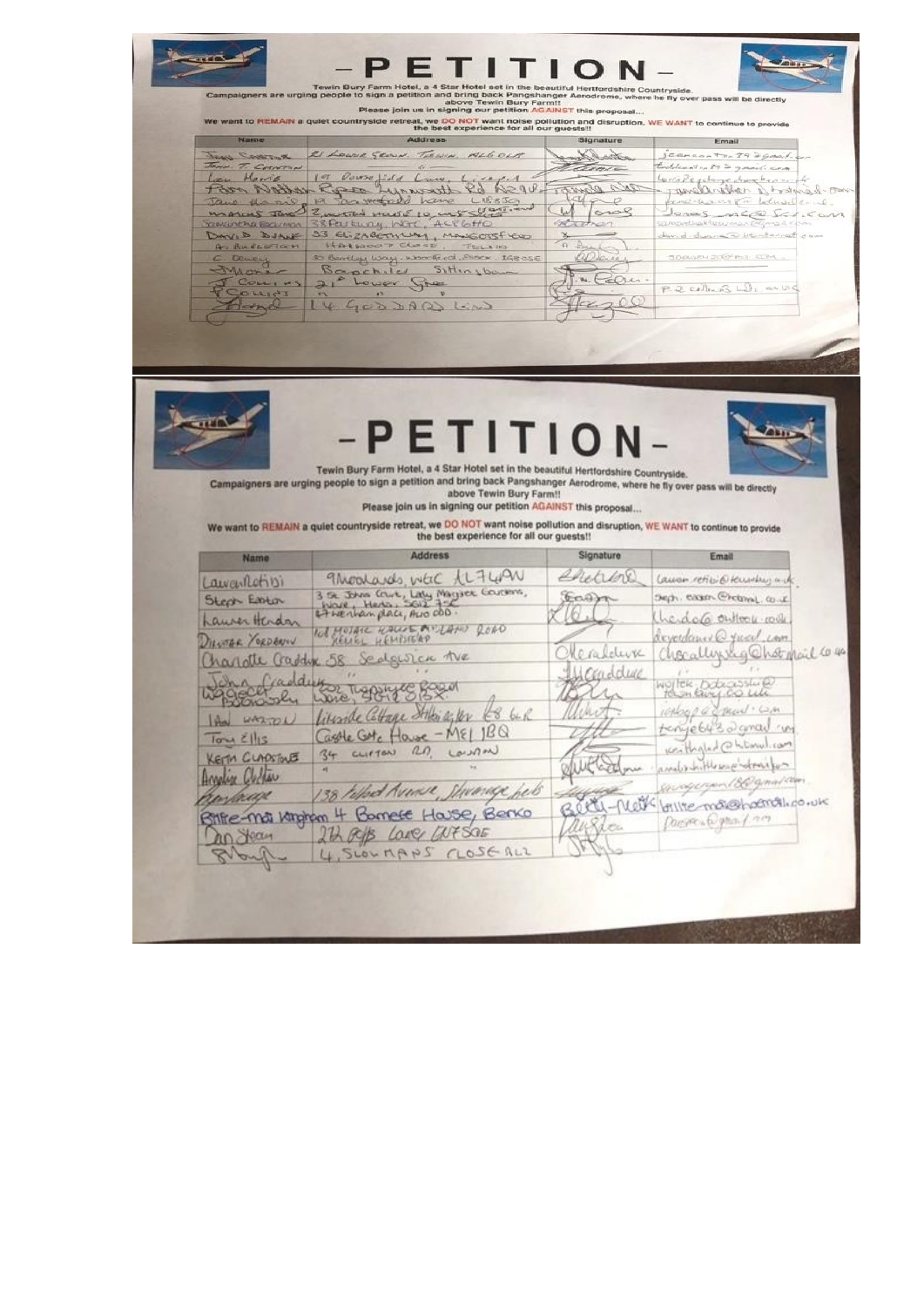

Please join us in signing our petition AGAINST this proposal...

We want to REMAIN a quiet countryside retreat, we DO NOT want noise pollution and disruption, WE WANT to continue to provide<br>the best experience for all our guests!!

| <b>Name</b>                    | <b>Address</b>                                                                            | Signature      | Email                                                   |
|--------------------------------|-------------------------------------------------------------------------------------------|----------------|---------------------------------------------------------|
| foron Water                    | 34 Forresers Drive                                                                        |                | oaron.waker is Orohmail                                 |
|                                | NOR WILLIAMS BACK LANE, TRWIN HERTI                                                       | W/ Kelkar      |                                                         |
| Lave Miller                    | 17 Vicage Close Stadon                                                                    | RN             | Durenmular sile hotmail                                 |
| Walle Munnel                   | 28 TRAMER CAREER, Digenell, Hers (1)                                                      |                |                                                         |
| Saleu tahle                    | Rocas Barbey 11 Comes Lange HATTEREWater                                                  | Address        | Sola Reble agreest com.                                 |
| Change Ruffer                  | 4 cucio cour, ou                                                                          | clare<br>Camer | BEIN DARRY SQ & BINGRASS-CLOT                           |
| BRIA DAVEY<br>Adviau Ville     | 51 WHARE RUAD GRAYS<br>IC Adell Alence, ALGOAN Depell                                     | Muster         | adviau 2002 WD are com.<br>fussencasterio e gelos co un |
| Ussell Carellan                | 4 Wanted Green tankings, UGC, ALTZLA<br>TEWIN BURY FARM ALG OUR TELL                      | J. Colle       | Conowilliams@hemeil.com                                 |
| TOM WILLIAMS                   | 29 Mountfiltchet Rd, CM24 SAVW (AL                                                        |                | (isolary 2010 Intrad cam                                |
| Lisa Philpott<br>Katee Luckett | 8 SI GRAN RD. Hemel Hempstead. 7. LITTLE                                                  |                |                                                         |
| 5 tilling ford                 | 71 Woodside House, W.G.C., AL864 C. R. Stillingford. NONE<br>112, Sweeter Terrie, W26H A. |                | askidesignal gela apr .                                 |
| Allen                          |                                                                                           |                |                                                         |



# PETITI  $\Omega$



Tewin Bury Farm Hotel, a 4 Star Hotel set in the beautiful Hertfordshire Countryside. Campaigners are urging people to sign a petition and bring back Pangshanger Aerodrome, where he fly over pass will be directly

above Tewin Bury Farm!!

Please join us in signing our petition AGAINST this proposal...

We want to REMAIN a quiet countryside retreat, we DO NOT want noise pollution and disruption, WE WANT to continue to provide<br>the best experience for all our quests!!

| Name            | <b>Address</b>                          | Signature            | Email                           |
|-----------------|-----------------------------------------|----------------------|---------------------------------|
|                 |                                         |                      |                                 |
| Beath Colburn   | 24 Auch BIO CLOSE, TOWIN                | $\frac{2}{\sqrt{2}}$ | broadwitchermund                |
| EILEEN Cossus   | AX.                                     | of dobling           |                                 |
|                 |                                         | 100                  | Reykelfel Contactivel. Con      |
|                 | someof the list is use Grow Ad Till OLE |                      | samvalloms Choles de can-       |
| Tom Willicams   | 22 Stone Grove SLIG GAL                 |                      | conouilliants holmed com        |
| Joidan Kichards | 214 Shawfield Rd, GUIZ6SQ               |                      | Jordan @ megobyte mes igh.co.u= |
| Moille Healey   | Faul/Olive Gardens, GUIZSUB<br>12       | Athablic             | kindle, heeley. Ehemal, co.uk   |
|                 |                                         |                      |                                 |
|                 |                                         |                      |                                 |
|                 |                                         |                      |                                 |
|                 |                                         |                      |                                 |
|                 |                                         |                      |                                 |
|                 |                                         |                      |                                 |
|                 |                                         |                      |                                 |
|                 |                                         |                      |                                 |
|                 |                                         |                      |                                 |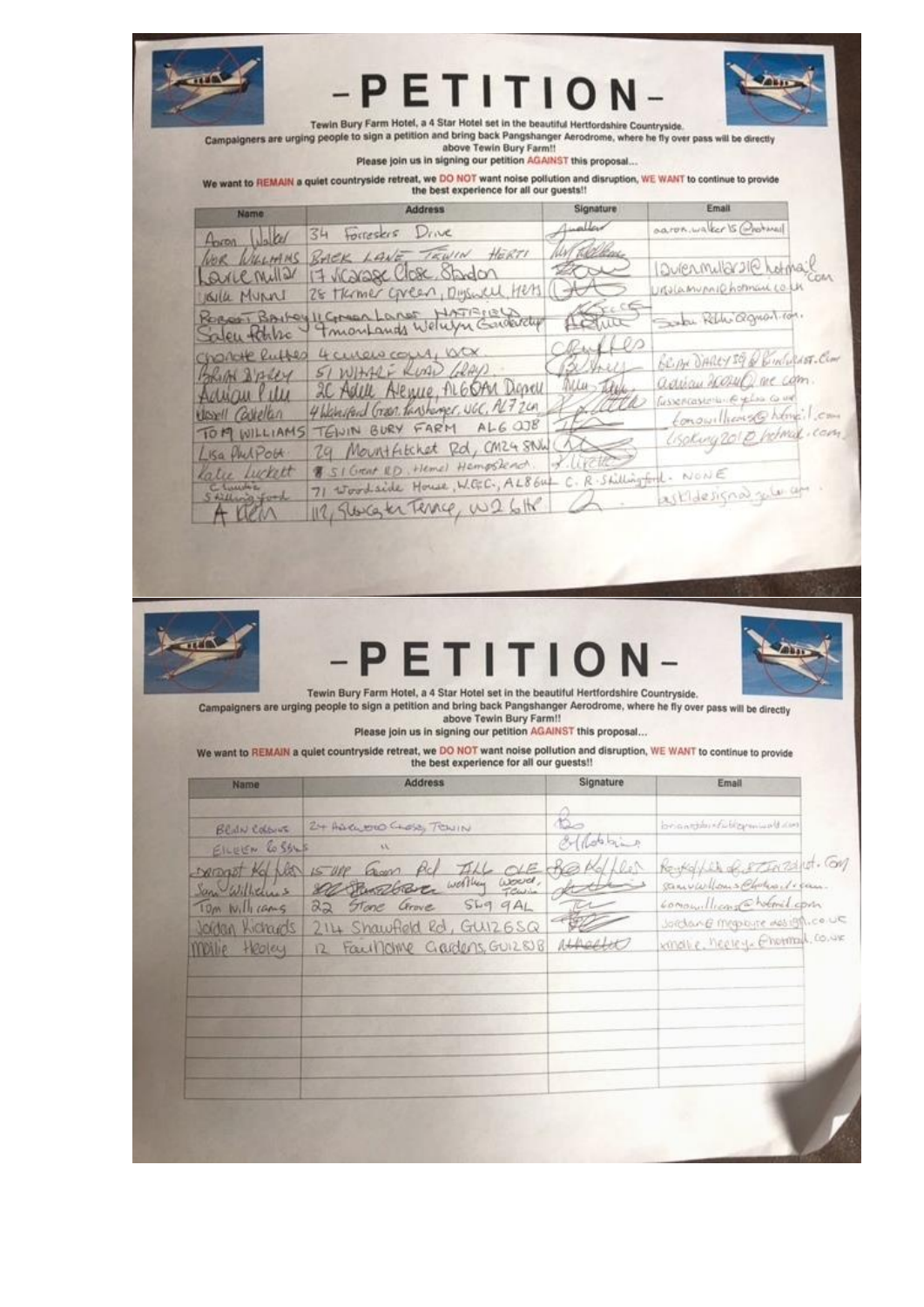- 2. **Panshanger GC** Also hosts weddings and private parties as well as golf activities employing on average 20 full and part time staff.
- 3. **Mill Green GC** Also hosts weddings and private parties as well as golf activities employing around 30 full and part time staff.
- 4. **Mimram Kennels**  caring for dogs whilst owners away employing 6 full and part time staff.
- 5. **Cole Green Plant Nursery Cole Green,** employing about 12 full and part time staff.
- 6. **Aquatic Warehouse**, Cole Green
- 7. **Rochfords Plant nursery, Letty Green,** employing 16 full and part time staff.
- 8. **Tewin Hill stables and Café** employing 8 full and part time staff (80 horses)
- 9. **Wild Hill Stables** employing approx. 12 full and part time staff (40 horses).
- 10. **The Cowper Arms** Letty Green employing on average about 30 full and part time staff.
- 11. **The Grandison** Restaurant Bramfield employing about 20 full and part time staff.
- 12. **The Rose and Crown** Tewin employing 4 full and part time staff.
- 13. **The Plume of Feathers** Tewin employing on average 30 full and part time staff**.**

# **Total number of employees of businesses listed above is approximately 278**

**ANNEX 4 -** LIST OF 47 ALTERNATIVE SMALL AIRFIELDS WITHIN 35 MILES OF PANSHANGER

- **1. High Cross Airfield**, North Drive, High Cross Ware SG11 1AR (9 miles)
- **2. Rush Green Airfield** London Road, Rush Green, Hitchin SG4 7PQ (10 miles)
- **3. Coleman Green Airfield** Plaistows Farm, Tower Hill Lane St Albans AL4 9BH (10 miles)
- **4. Benington Airfield** Botts Farm, Benington SG2 7LA (11 miles). Grass runway.
- **5. London Colney Airfield & De Havilland Aircraft Museum**, Shenley, London Colney AL2 1 BU (12 miles)
- **6. Graveley Airfield** Church Lane Hitchin SG4 7BN (13 miles)
- **7. Hunsdon Airfield**, Eastwick, Ware SG12 8NS (13 miles). (Limited flying) Used by micro-lites. Grass runway.
- **8. Cottered Airfield** Cottered Buntingford SG9 9PU (16 miles)
- **9. Baldock Airfield, Warren** Lane Clothall Baldock SG7 6RR (17 miles**)**
- **10. London Elstree Aerodrome & Museum**, Hogg Lane, Borehamwood WD6 3AR (18 miles) Used by all light aircraft including helicopters and offer storage hangars. Various Asphalt and grass runways.
- **11. Radwell Airfield** Radwell Baldock (18 miles)
- **12. North Weald Airfield**, Merlin Way, North Weald CM16 6HR (19 miles) Busy airfield with over 20,000 movements per annum and between 300-500 daily. Café and museum on site Private Fire rescue team also on site. Listed status due to historic connections with WWII. Offers UL91 & AVGAS.
- **13. Abbots Hill Farm Airfield, Bunkers Lane, Hemel Hempstead HP3 8RR** (19 miles) (grass strip)
- **14. RAF Henlow Airfield** Henlow camp, Hitchin road, Henlow SG16 6DN (19 miles) 3 Runways for easy land as less cross wind issues etc. Additional RAF security.
- **15. Newnham Airfield** Ashwell road, Newnham Baldock SG7 5JX (19 miles)
- **16. Meppershall Airfield Campton Road Shefford SG17 5NN (22 miles)**
- **17. Sandon Airfield** Sandon Hertfordshire SG9 (22 miles)
- **18. Matching Airfield** Ongar CM5 0JR (22 miles)
- **19. Takeley Street Farm** Takeley CM22 6QU (helicopters only)
- **20. Willingale Airfield** Fyfield Grange Ongar CM5 0FE (25 miles)
- **21. Fyfield/Willingale Airfield** Cannons lane Fyfield CM5 0SF (28 miles) Fyfield Flying Club
- **22. Nuthampstead Airfield** Nuthampstead SG8 8LS (24 miles)
- **23. Stapleford Aerodrome** Stapleford Tawney, Romford RM4 1SJ (25 miles) Fleet of over 40 charter aircraft on site. Flying instruction school. Part asphalt/part
- **24. Dunstable Downs Airfield** Tring Rd Dunstable LU6 2JP (25 miles) Home of London Gliding Club
- **25. Hitchin Airfield** Tye Green Road Bishops Stortford CM22 6EA (25 miles)
- **26. Denham Aerodrome**, Denham UB9 5DF (26 miles). Fixed wing and helicopters. Restaurant and café grass
- **27. Navestock** Jenkins farm Stapleford Abbotts RM4 1HL (27 miles)
- **28. Old Warden Aerodrome & Shuttleworth Collection,** Hill Lane, Biggleswade SG18 9EP (27 miles) Home of the Shuttleworth Collection of 58 vintage planes. World renowned aeronautical and automotive museum.
- **29. High Easter Airfield** Easterbury Farm Slough road Chelmsford CM1 4FR (27 miles)
- **30. Denham Aerodrome** Hangar Rd Denham UB9 5DN (28 miles)
- **31. RAF Northolt** West End Rd, Ruislip HA4 6HG (28 miles) Military aircraft limited private access
- **32. Fowlmere Aerodrome** Fowlmere Royston SG8 7SH (30 miles)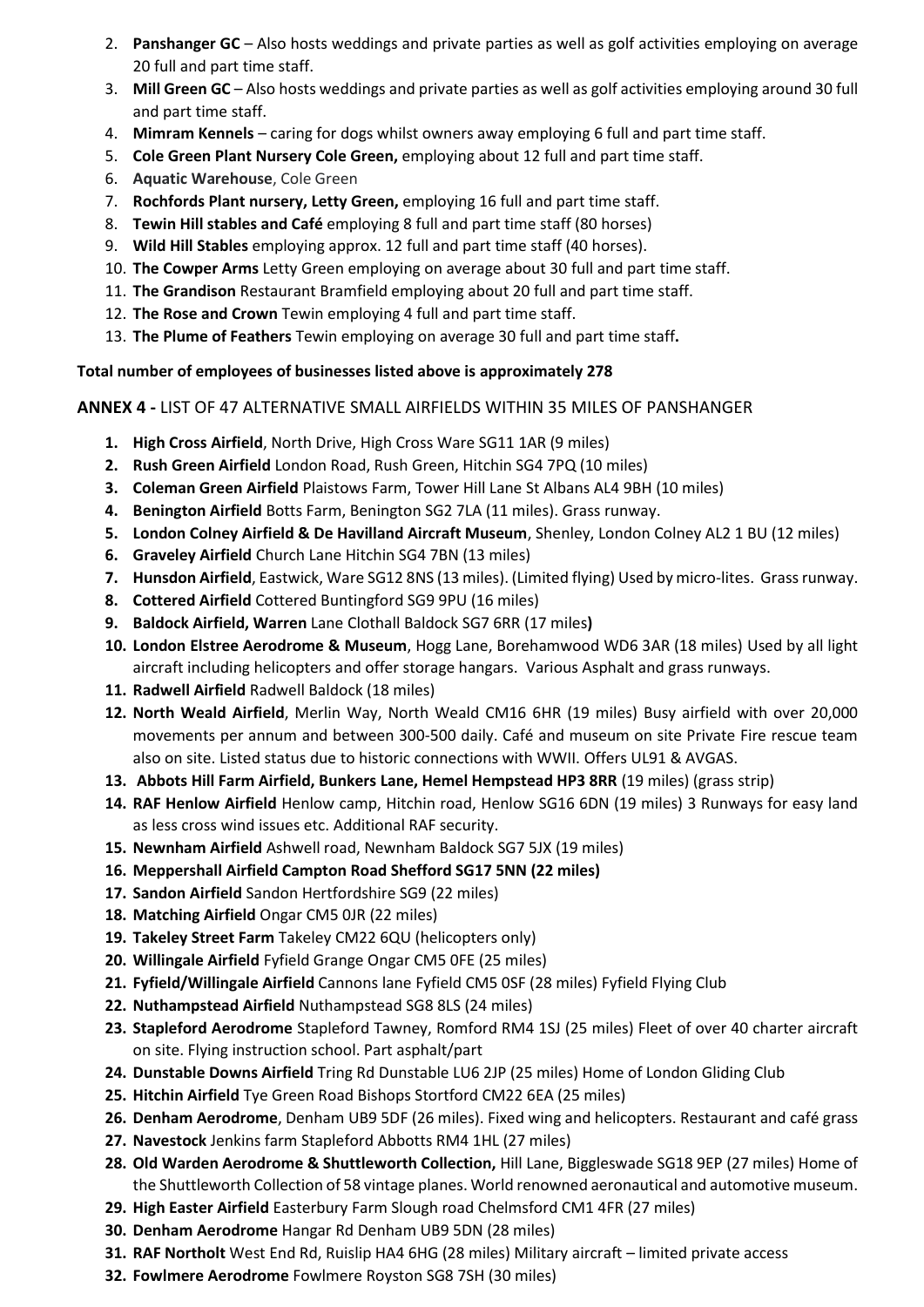- **33. Audley End Airfield** Wenden Rd Saffron Walden CB11 4HD (30 miles)
- **34. Fryerning Airfield** Hardings Farm Hardings Lane Fryerning CM4 0HZ (31 miles)
- **35. Duxford Airfield and Imperial War Museum**, Duxford Cambridge CB22 4 QR (32 miles)
- **36. Top farm Airfield**, Little Gransden, Royston SG8 0EH (32 miles) Grass runway.
- **37. Sandy/Little Gransden Airfield** Fuller's Hill Farm, Sandy SG19 3BP EGMJ (32 miles) (Aerobatic specialists)
- **38. Napps Field Airfield**, Brocks farm, Ingatestone Road, Stock CM4 9PA (32 miles)
- **39. Noak Hill Airfield** Chequers Rd Brentwood CM14 5AY (32 miles)
- **40. Holmbeck Farm Airfield**, Soulbury Rd, Leighton Buzzard LU70JW (35 miles) Grass landing strip with clubhouse. Storage hangars available.
- **41. Damyns Hall Aerodrome**, Aveley Rd, Upminster café and clubhouse (35 miles)
- **42. West Horndon Airfield** Barnards Farm West Horndon CM13 3LX (offers UL91 & AVGAS) (36 miles)
- **43. Gerpins Farm** Gerpins Lane Upminster RM14 2XR (37 miles)
- **44. Little Burstead Airfield** Chase Farm Botney Hill Rd, Little Burstead, Billericay CM12 9SJ (37 miles)
- **45. Rayne Airfield** Rayne Hall Farm Braintree CM77 6BT (38 miles)
- **46. Laindon Airfield** Bensons Farm Barleylands Rd Basildon SS15 4BG (38 miles) Thurrock Kings Farm Bulphan

**ANNEX 5 –** LETTER FROM YORK AVIATION TO MR MERKADO REGARING SIZE OF RUNWAY REQUIRED (attached)

**ANNEX 6** – PLANNING PERMISSION FOR AGRICULTURAL USE OF NORTHERN PART OF AIRFIELD E/1954/0753 (attached)

**ANNEX 7** – PHOTOS OF HERNS LANE/B1000 & MONEYHOLE LANE/B1000 JUNCTIONS (below)